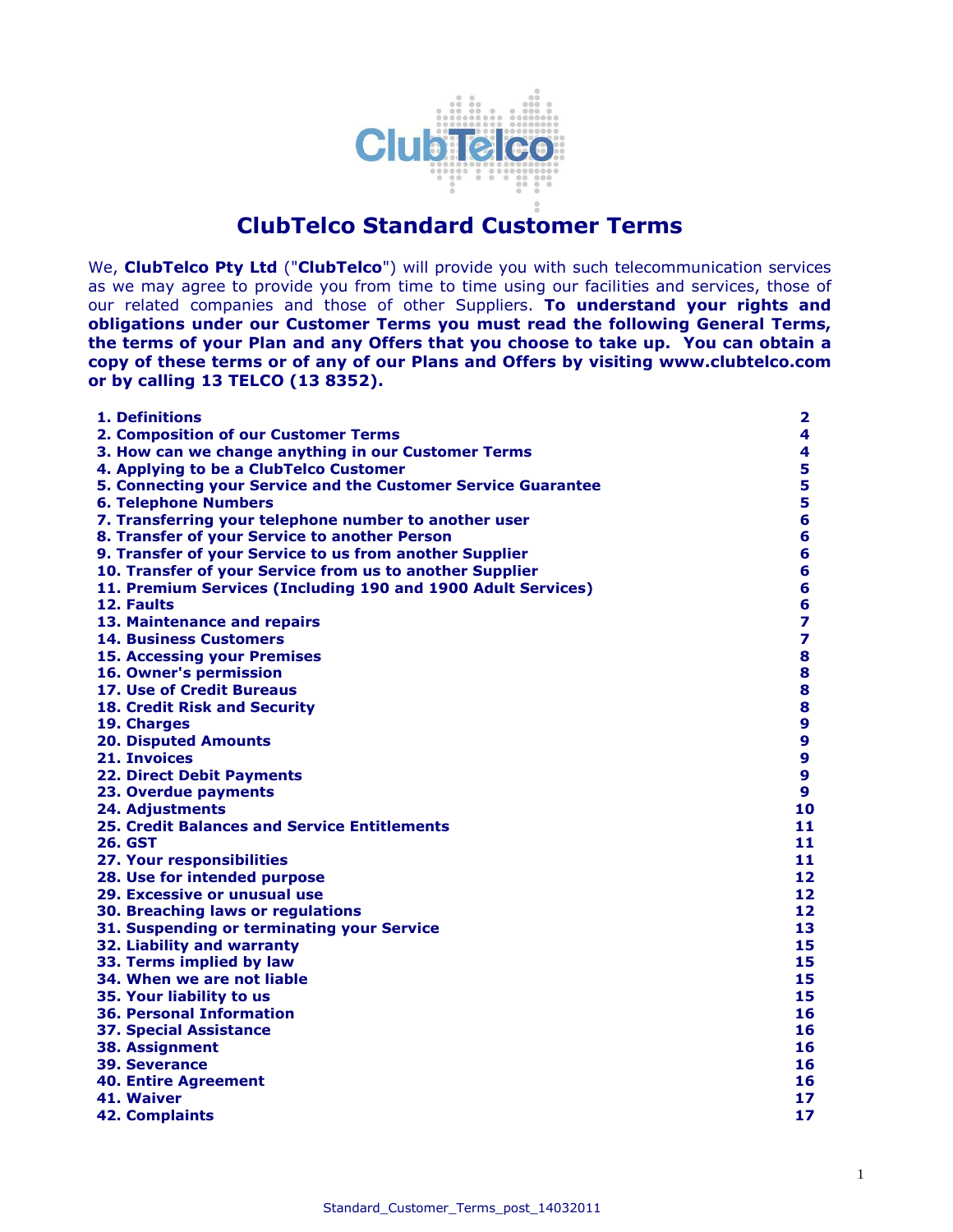#### **1. Definitions**

1.1 In the General Terms of our Customer Terms, the following words and abbreviations have the following meanings:

> **Application** means a ClubTelco application for Services whereby you have either: signed a form; given a verbal voice recording; registered online; or subscribed to our Services by any other means that we may provide to you for that purpose, from time to time.

> **Australian Communications Authority (ACMA)** means the Federal Government regulatory authority responsible for the regulation of broadcasting, radiocommunications, telecommunications and online content.

> **Billing Period** means the interval at which we propose to render Invoices, normally monthly, but we may vary it.

> **Business Day** means a day other than a Saturday or a Sunday or a public holiday listed throughout Australia.

> **Business Customer** means any Customer who we reasonably believe carries on a business, and includes:

- (a) an individual whose White Pages entry incorporates a business reference; or
- (b) a company incorporated under the *Corporations Act 2001* (Cth) or any other body corporate; partnership or legal entity which has an ACN or an ARBN/ABN to which we agree to supply Services; and
- (c) an association or club (whether incorporated or unincorporated) that is not a Non-Profit Organisation or Charitable Organisation.

**Charge** means an amount payable to us for the Services.

**Charitable Organisation or charity** means an organisation that is endorsed by the Commissioner of Taxation as a deductible gift recipient under Subdivision 30- BA by reason of being a public benevolent institution under item 4.1.1 of the table in section 30-45 of the *Income Tax Assessment Act 1997*.

**Credit Reporting Agency** has the meaning given to it in the *Privacy Act 1988*.

**Customer** means a Person whose Application for a Service (including for supply of that service to another Person) is accepted by us and who is bound by our Customer Terms.

**Customer Service Guarantee** means the *Telecommunications (Customer Service Guarantee) Standard 2000 (No. 2)* as amended by the Australian Communications and Media Authority (**ACMA**) from time to time, a copy of which is available from ACMA's website at [www.acma.gov.au.](http://www.acma.gov.au/)

**Customer Terms** means this standard form of agreement, which includes these General Terms and the Terms of your Plan and any Offers that you have subscribed to.

**Direct Debit** means the regular payments that you authorise to be withdrawn directly from your bank account.

**Equipment** means any hardware, software or other infrastructure used that is necessary for the use of a Service.

**Facility** has the same meaning as under the *Telecommunications Act 1997* and includes any line, tower, mast, antenna, tunnel, hole, pit or pole used in connection with a Service.

**Government Customer** includes all federal, state, territory and local government departments, authorities, agencies and businesses.

**GST** means the goods and services tax introduced by the *A New Tax System (Goods and Services Tax) Act 1999* (Cth).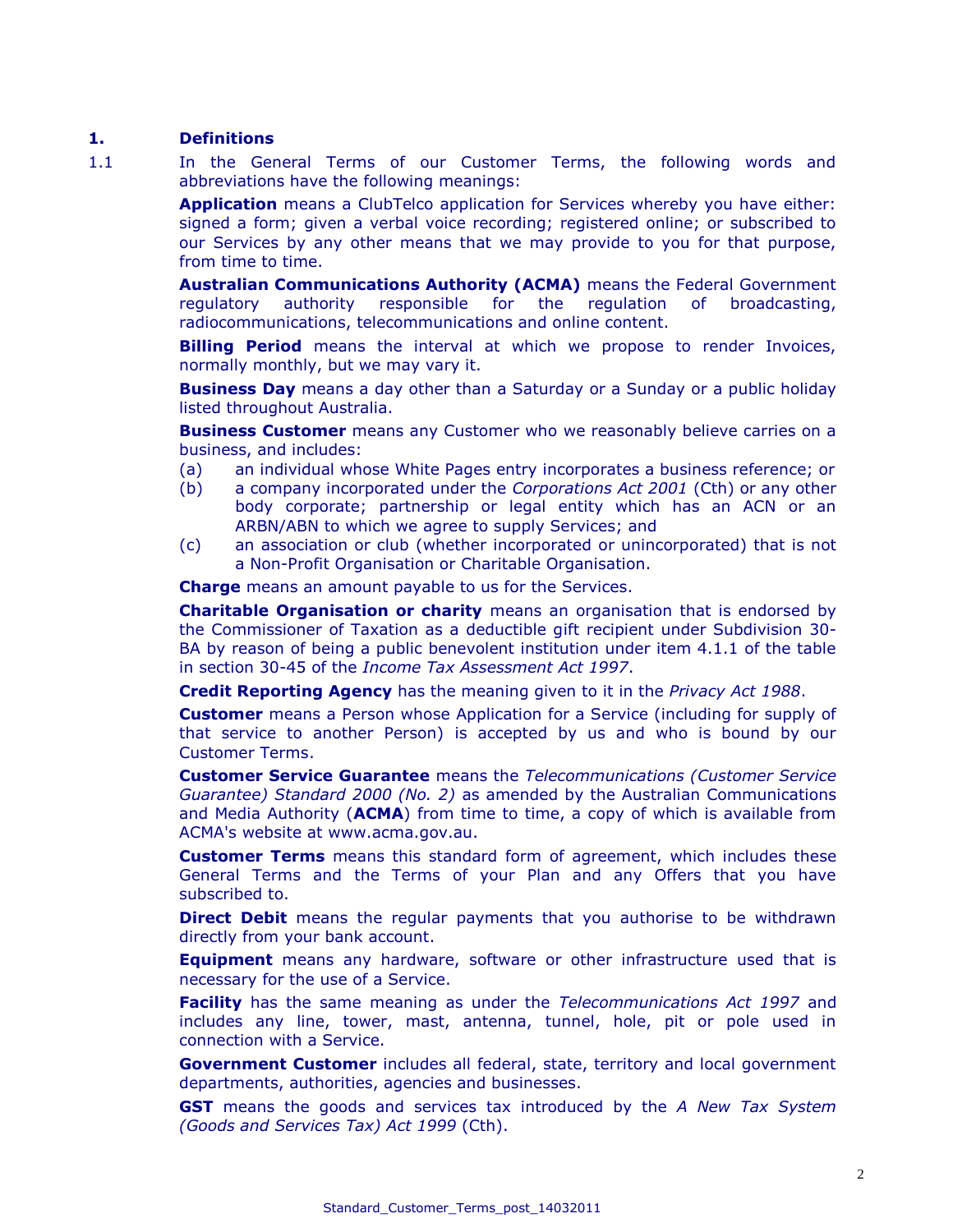**Intellectual Property** means all rights conferred under statute, common law and equity in and in relation to trade marks, trade names, logos and get up, inventions, patents, designs, copyright, circuit layouts, confidential information, know-how and trade secrets and all rights and interests in them or licences to use any of them.

**Invoice** means an account rendered by us for Charges.

**Network** means the "telecommunications network" as defined under the *Telecommunications Act 1997* used by **ClubTelco** to provide the Services.

**Non-Profit Organisation** means an organisation that does not operate for profit and includes:

- (a) government and non-government schools, pre-schools, kindergartens and child-care centres; and
- (b) sporting, social, cultural and community clubs and groups that are operated substantially by their members, players or their parents, but does not otherwise include Government departments, business or agencies.

**Notice** in relation to us providing you with the relevant information means:

- (a) delivering the information to you in person;
- (b) sending the information by pre-paid post to the address listed in our records for you;
- (c) transmitting the information to your email address if you:
	- i. have an email address which has been allocated to you by **ClubTelco**; or
	- ii. you have an email address which has been allocated to you by another service provider but you have given us your consent to send information to that address;
- (d) including the information on, in or with your invoice (for example a newsletter), including an invoice made available to you online via our website, provided you have consented to receiving the invoice in that format; or
- (e) by making the information available to you by means such as through our website, at a retail outlet, via a recorded message, by text message or in writing.

**Notice** in relation to you providing us with notice means:

- (a) delivering the information to us in person; or
- (b) sending the information by post or email to an address stated by us; or
- (c) telephoning us with the information, provided we give our consent that this constitutes notice.

**Offer** means a special service offering that we may make available from time to time to eligible Customers.

**Override Code** means the **ClubTelco** "1434" access number, which enables Persons not yet preselected to **ClubTelco**, to access **ClubTelco**'s Services.

**Person** means, as the context requires a natural person, body corporate, unincorporated body or other legal entity and includes a reference to that person's executors, successors, attorneys and assignees.

**Plan** means the specific plan that you subscribe to for the use of a Service.

**Premises** means any land, building, structure, vehicle or vessel, whether owned, leased or occupied by you, containing Equipment or a Service, or to which a Service is supplied.

**Privacy Policy** means our privacy policy, which sets out how we collect and use your personal information. You can access our privacy policy by visiting our website www[.clubtelco.](http://www.aapt.com.au/)com or you can receive a hard copy by calling us on 13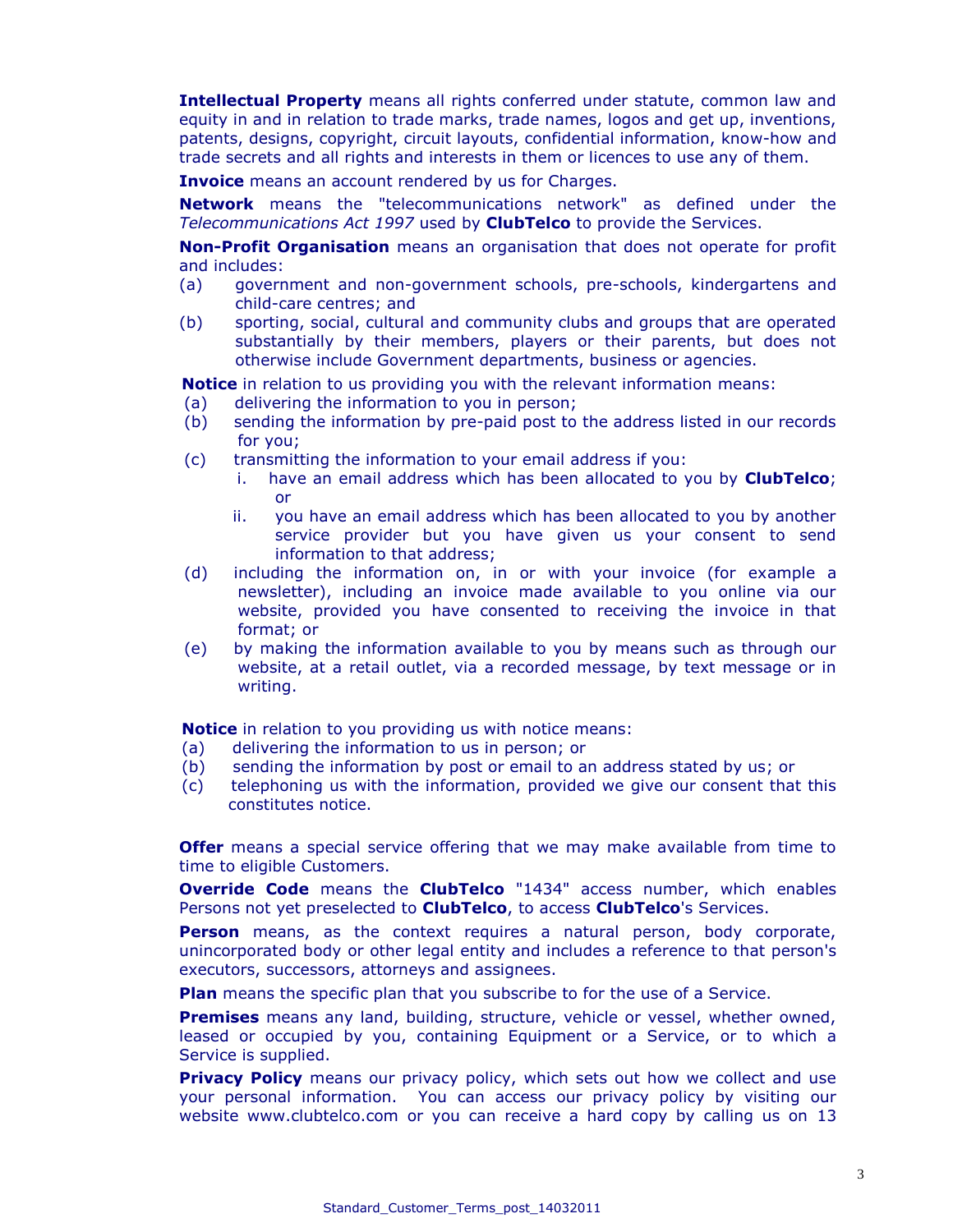#### TELCO (13 8352).

**Related Body Corporate** has the meaning given by section 50 of the *Corporations Act 2001* (Cth).

**Residential Customer** means any Customer who is not a Business Customer or Government Customer or is a Consumer as defined in the *Australian Communications Industry Forum C620:2005 Industry Code- Consumer Contracts.* 

**Service or Services** means any telecommunication service applied for by a Customer via an Application and includes any goods or Equipment provided in connection with a Service.

**Service Entitlements** include but are not limited to, for example, the included minutes with your mobile service Plan or the download entitlement included with your internet Plan or any other service credits included as part of your Service from time to time.

**Supplier** means a telecommunications carrier, a telecommunications service provider, software or Equipment supplier other than **ClubTelco** or one of its Related Bodies Corporate.

**Tax Invoice** means the definition given in the *A New Tax System (Goods and Services Tax) Act 1999* (Cth).

**Telecommunications Numbering Plan** means the *Telecommunications Numbering Plan 1997*, which established a framework for the numbering of carriage services in Australia, for further information please visit the Australian Communications and Media Authority's website at [www.acma.gov.au.](http://www.acma.gov.au/)

#### **We, we, Us, us, Our, our** means **ClubTelco**.

**You, you, Your, your** means our Customer.

# **2. Composition of Our Customer Terms**

- 2.1 Our Customer Terms are made up of:
	- a. these General Terms **which apply to all our Services and to all our Customers**;
	- b. postpaid voice services terms;
	- c. postpaid mobile services terms;
	- d. postpaid internet services terms;
	- e. postpaid broadband voice (VoIP) services terms;
	- f. special offers terms; and
	- g. our Schedule of Charges.

Your Services are subject to the terms of your Plan and the terms of any Offers you choose to take up. The terms of your Plan and the terms of any Offers you choose to take up are deemed to be part of our Customer Terms for the purpose of interpreting our Customer Terms.

- 2.2 Copies of the terms for each Plan listed above are available at [www.clubtelco.com.](http://www.clubtelco.com/)
- 2.3 If a term in our Customer Terms is uncertain, then if it is reasonable in all the circumstances to do so, the interpretation that is most favourable to you, will apply.
- 2.4 You enter into these Customer Terms when you:
	- a. apply for a Service;
	- b. satisfy any requirements for the supply of that Service; and
	- c. we accept your Application and accept you as a Customer of **ClubTelco**.

To be the legal lessee (account holder) of the telephone line to be used to connect the Service, you must be over 18 years of age, or, if not over 18, have obtained the consent of a parent, teacher or other responsible adult prior to applying for or accessing the Service. **ClubTelco** has the right to reject any Application from a Person under the age of 18 years of age if there is insufficient consent supplied.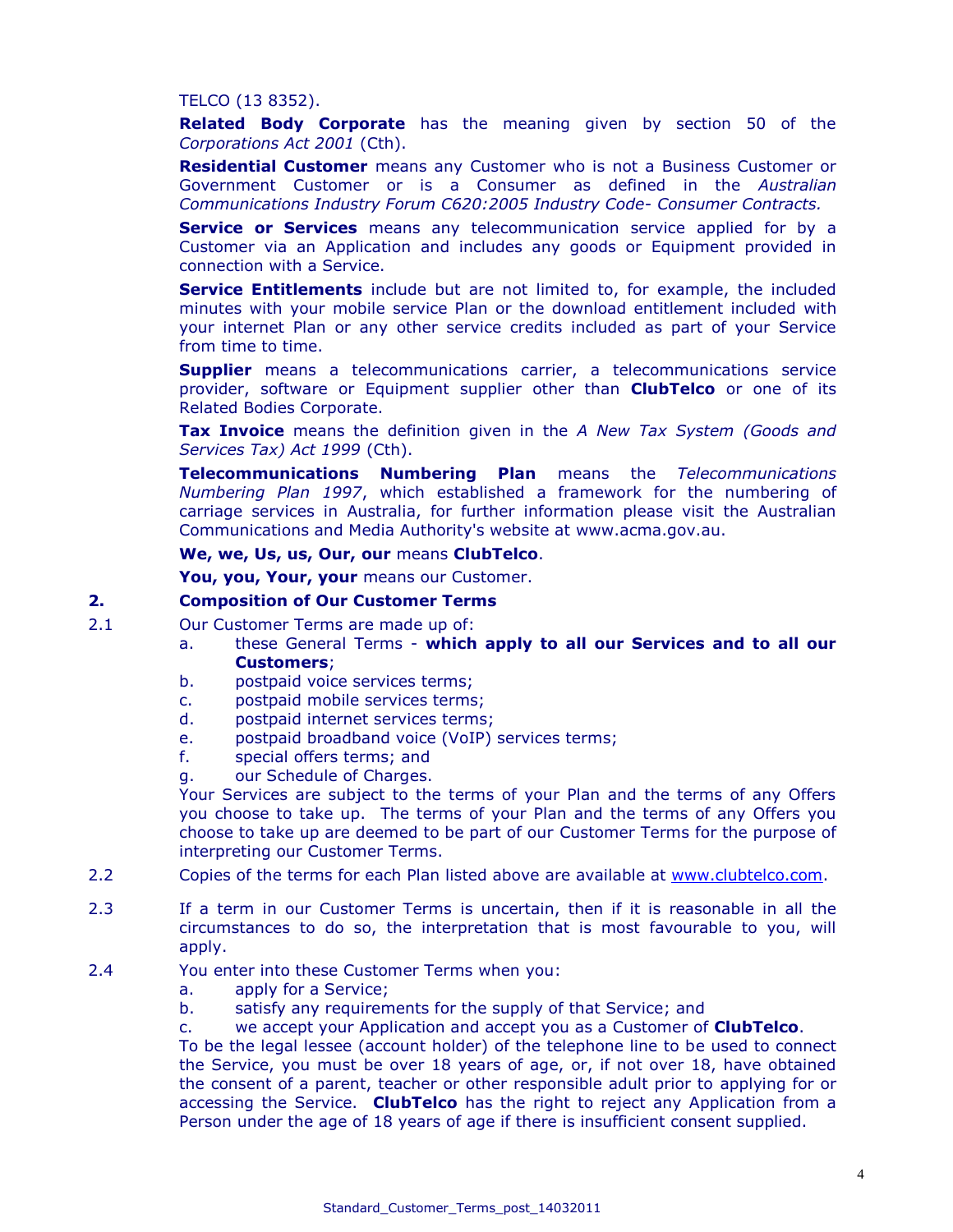- 2.5 The Service will be supplied on the terms of:
	- a. the applicable Offer (which in the case of inconsistency ranks highest);
	- b. the Plan (which is next in the case of inconsistency); then
	- c. these General Terms (which rank last in the event of inconsistency).
- 2.6 The agreement between you and us will be governed by the law of the State or Territory in which you state to be your State or Territory of residence in the Application.

# **3. How can we change anything in our Customer Terms**

- 3.1 From time to time, we may need to change the terms of our Customer Terms. For example, if one of our Suppliers changes the terms on which they supply services to us, or changes the functionality or nature of a Service, or its underlying technology, we may need to change the terms on which we supply the Services to you. Consequently we do not offer to provide you with ongoing supply of a Service on the same terms and conditions as exist when we first commenced providing that Service to you. You acknowledge and agree that from time to time the nature of your Services and the terms on which we supply those Services may change. If we need to change our Customer Terms then we will give you Notice as set out in clause 3.2 below. You hereby consent and agree to us providing you with any such Notice in accordance with these terms and conditions.
- 3.2 **We will give you Notice of any changes to our Customer Terms at least 30 days prior to the date on which those changes are to take effect. If the changes we propose to make to our Customer Terms will cause detriment to you, for example, the new changes cost you extra money or may unreasonably change the Services we initially offered you, then you may immediately terminate the affected Service or Services we provide you under these Customer Terms without incurring an early termination fee or penalty, by giving us Notice to that effect within 42 days of you receiving Notice from us of the changes. You agree that if you do not give us Notice within the 42 day period, you are deemed to have accepted the changes to our Customer Terms from their date of effect and the amended Customer Terms will then govern the relationship between you and us from that date.**
- 3.3 For the avoidance of doubt, our right to change the terms of these Customer Terms excludes any right to remove or change clause 3.2 without your consent (unless we are required by law to amend that clause or we amend that clause to your benefit, for example, to increase the period of Notice or your rights of termination under clause 3.2).

# **4. Applying to be a ClubTelco Customer**

- 4.1 When you apply for a Service with us, we are not obliged to accept your Application. We decide whether to supply our Services to you based on the following:
	- a. the terms for the Service;
	- b. whether you are eligible for the Service;
	- c. whether the Service is available to you; and
	- d. whether you meet our credit requirements.

# **5. Connecting your Service and the Customer Service Guarantee**

5.1 Depending on the type of connection (or reconnection) and the type of work required to connect the basic telephone Service, we will apply one of the connection Charges set out in our Schedule of Charges. The criterion for charging is based on the work that we determine is required to connect your basic telephone Service. This will depend on whether a basic telephone Service has previously been connected at your Premises, whether a technician is required to attend the Premises, and whether any cabling work has to be undertaken by us, our agents or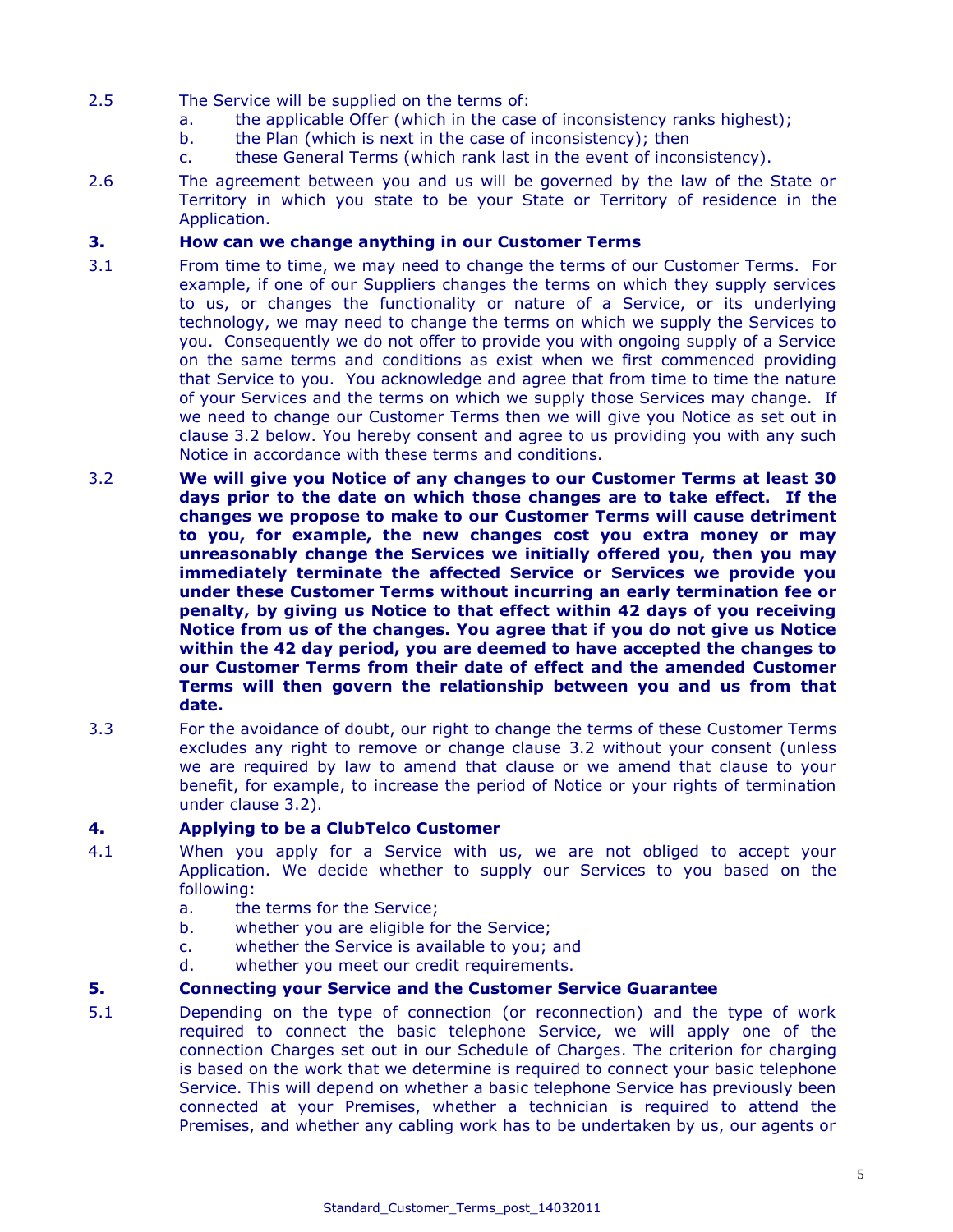contractors.

- 5.2 After we accept your Application for a basic telephone Service, we will endeavour to connect it on the date you request. However, that may not always be possible. In some circumstances we may not be able to make firm arrangements immediately or we may have to change a previous firm arrangement. We will tell you beforehand if we cannot connect you on the requested date. Where you request a basic telephone Service after 5pm, we treat this as if you had requested it the following working day. If there has been a previous working basic telephone Service at your Premises that has been cancelled and that we can automatically reconnect without having to visit your Premises, the local exchange or any place in between, we aim to connect the basic telephone Service within two Business Days after you request, or on a later date that you request or agree to. We will advise you if we know we can automatically connect your Service without having to visit your Premises, the local exchange or any place in between.
- 5.3 The Customer Service Guarantee ("**CSG**") requires us to observe certain time frames in connecting particular standard fixed line telephone services (like home telephone services). If we do not connect these Services within the CSG timeframes, you may be entitled to receive financial compensation. If you believe that you are entitled to compensation call us on 13 TELCO (13 8352) and we will consider your claim in a reasonable time. We will connect Services not covered by the CSG within a reasonable time. A summary of our obligations under the CSG is available at www[.clubtelco.com](http://www.aapt.com.au/) or may be obtained by calling us on 13 TELCO (13 8352). You may also find out more about the CSG by visiting the ACMA website at www.acma.gov.au.

# **6. Telephone Numbers**

The Telecommunications Numbering Plan sets out rules for issuing, transferring and changing telephone numbers. We do not confer any ownership or legal interest or goodwill in any telephone number issued to you. You are entitled to continue to use any telephone number we issue to you, except in circumstances where the Telecommunications Number Plan allows us to recover the number from you.

# **7. Transferring your telephone number to another user**

If we issue you a telephone number, then you need to obtain our consent if you wish to transfer the telephone number to another Person for use by that Person instead of you.

#### **8. Transfer of your Service to another Person**

You may transfer the legal responsibility for your Service to another Person provided that you give us 14 days Notice and the Person that you wish to transfer your Service to meets the criteria for becoming a **ClubTelco** Customer as set out in clause 4 of these Customer Terms.

#### **9. Transfer of your Service to us from another Supplier**

#### By transferring to **ClubTelco**, you:

- a. authorise us to sign on your behalf and in your name, forms of authority to your current Supplier to transfer your accounts into our name;
- b. authorise your current Supplier of telecommunications services to transfer to us your local, national, international, calls to Australian mobiles, internet or mobile services relating to the telephone numbers transferred to us (as applicable per the Application);
- c. will remain responsible for all amounts owing to your current Supplier of telecommunications services for any services they supply or have supplied to you;
- d. understand that you may surrender all incentives and benefits with your current Supplier including discount plans and charity concessions; and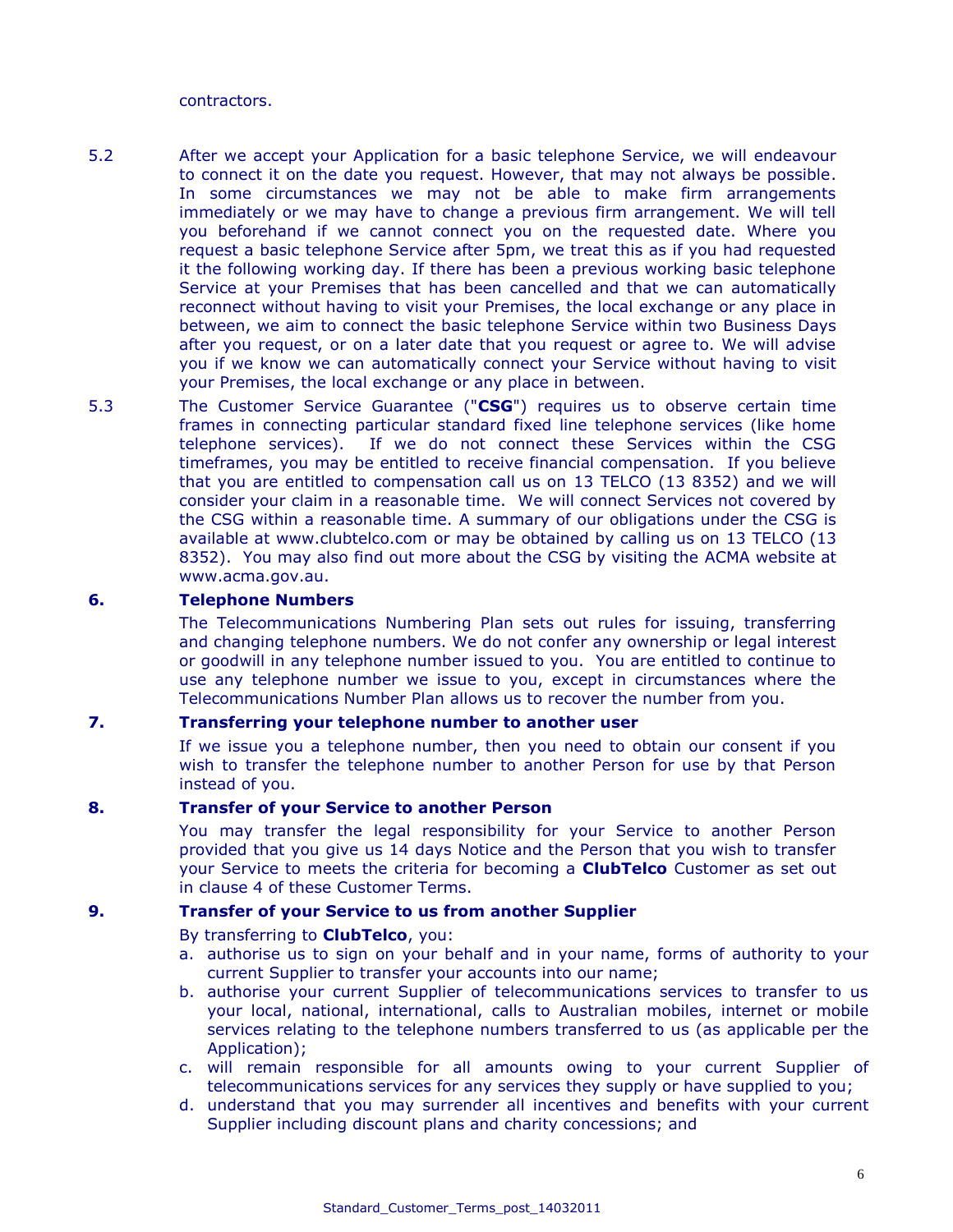e. understand that when churning, your current network access or restrictions will still apply until outstanding debts have been finalised with your previous carrier and any restrictions are removed.

# **10. Transfer of your Service from us to another Supplier**

If at any time you transfer your Service with us to another Supplier, we may charge fees in relation to that transfer and you are liable to pay us any amounts that you owe us, including all call Charges and access fees by the due date as shown on the corresponding invoice. In addition, you are still responsible for meeting your obligations under our Customer Terms relating to liability and indemnity. We may issue you with an additional invoice for any outstanding Charges due to us after you have transferred the Service from us to another Supplier, and you will be obliged to pay that invoice.

# **11. Premium Services (Including 190 and 1900 Adult Services)**

An Application for Access to InfoCall® 190 Adult Services & Premium Services is available for all Customers to complete on signup with **ClubTelco**. This application is to be completed and returned to **ClubTelco** to alter any access that is currently available on a service prior to churning to **ClubTelco**. Restricted access to premium services such as 1900 and 190 numbers may be applied to accounts. Access to these services will only be available on completion of the application to new connections. This form will be required to provide premium services if you have not established a successful payment record with **ClubTelco**. A security deposit (bond) of \$250 may be payable and held for a minimum of 6 months. This payment may be applied against your fees and charges, or refunded on cancellation of your service with **ClubTelco** if there are no outstanding monies due on the account.

In accordance with Part 9A (Telephone Sex Services) of the *Telecommunications (Consumer Protection and Service Standards) Act 1999* and the *Telecommunications Service Provider (Premium Service) Determinations 2004* (no. 1 and 2) Clause 3.1, we are also required to inform you of the financial risks associated with Premium Service numbers and 190 and 1900 Adult Services. This document is available at [www.clubtelco.com.](http://www.clubtelco.com/)au or by contacting Customer Service on 13 TELCO (13 8352).

# **12. Faults**

12.1 We aim, but do not promise, to provide you with continuous fault-free Services. Faults experienced in relation to any of the Services should be reported by contacting our Customer service centre on 13 TELCO (13 83526) during our service hours which are listed on our website at www.clubtelco.com. We will take reasonable steps to ensure that the fault is attended to expeditiously. However, we may rely on the services of other Supplier's to deliver these services on our behalf.

The timeframe in which your fault will be attended to depends on when it is reported, your location, any physical, security or access impediments and the nature of the fault. Where your Service is faulty, you may (if available) divert your Service to another number.

We repair faults in the Service (up to the boundary of the Network) between 8am and 5pm on Business Days. If you ask us to repair a faulty basic telephone Service outside those hours, and we agree, we may charge you our fee-for-service Charges. We aim generally to repair a basic telephone Service within the following timeframes after you tell us of the fault:

| <b>Area</b> | <b>Description</b>               | <b>Time</b><br><b>Frame</b> |
|-------------|----------------------------------|-----------------------------|
| Urban       | Areas with population<br>greater | One                         |
| Area        | than 10,000                      | <b>Business</b>             |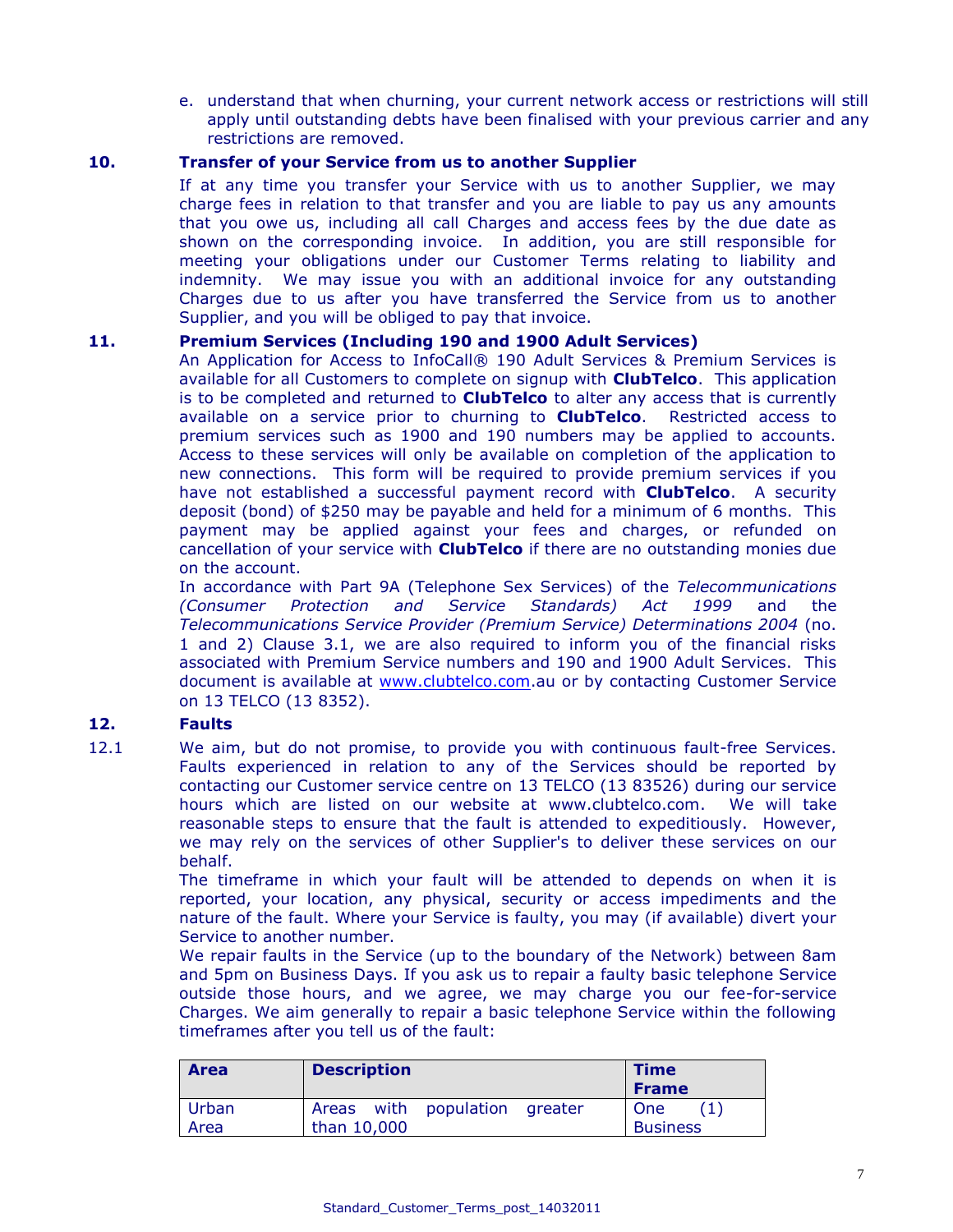|        |                                   | Day             |
|--------|-----------------------------------|-----------------|
| Major  | Areas with population between     | (2)<br>Two      |
| Rural  | 2,500 and 10,000                  | <b>Business</b> |
|        |                                   | Days            |
| Minor  | Areas with population between     | (2)<br>Two      |
| Rural  | 200 and 2,500 but not within      | <b>Business</b> |
|        | Telstra's Extended<br>Charging    | <b>Days</b>     |
|        | <b>Zones</b>                      |                 |
| Remote | Areas with population less than   | Three<br>(3)    |
|        | 2,000 people or areas included in | <b>Business</b> |
|        | a Telstra Extended Charging Zone  | days            |

These do not apply to all Customers or Services. Where two timeframes apply, we aim to comply with the shorter timeframe. Where we give you an estimate of the number of hours that may be needed to repair a basic telephone Service, the estimate only includes hours between 8am and 5pm on a Business Day. Under the CSG you may have certain rights and obligations in respect of the timeframes for the repair of faults. Please refer to clause 5.3 in relation to these rights.

12.2 We may from time to time suspend any of the Services during any technical failure, modification or maintenance but in that event we will give you Notice, where reasonably practicable to do so, and try to resume the Services as soon as reasonably practicable.

#### **13. Maintenance and repairs**

- 13.1 We will provide maintenance and support for all of our Services for as long as they are supplied to you.
- 13.2 We offer customer support for our Services. We do offer support for the VOIP and ADSL hardware that we sell but we do not offer support for any mobile phone handsets.
- 13.3 You are responsible for maintaining and repairing any Equipment that is at your Premises and that does not belong to us and you must carry out any maintenance or repairs on that Equipment that we reasonably ask you to do from time to time.
- 13.4 If your Equipment causes a fault in your Service, then we may charge you a callout fee and/or any third party Supplier fees involved for rectifying the fault. This clause does not apply to Equipment which we have sold to you and which was faulty or defective at the time of sale or during any warranty period.

# **14. Business Customers**

- 14.1 At times, we may need your consent to do certain things relating to the Services we provide to you. For example, to carry out maintenance and repairs, to vary the nature of your Service or to add a Service to your account. As long as we act in good faith, we will rely on the consent given by any of your employees who tell us they have the authority to give your consent.
- 14.2 If you are a Business Customer, Government Customer, Charitable Organisation or Non-Profit Organisation and have obtained our written consent, then you may appoint a third party to act on your behalf in relation to our Customer Terms and your Services. We will not withhold our consent unreasonably but we may withdraw our consent on reasonable grounds, relating to the third party's conduct. We will give you a reasonable period of notice before we do so.

#### **15. Accessing your Premises**

15.1 When it is required for work to be completed at your Premises, an appointment will be made for a contractor to carry out the work. All reasonable steps will be taken to ensure that the appointment is kept, however because **ClubTelco** relies on its other Suppliers to deliver these services on our behalf, this is not always possible.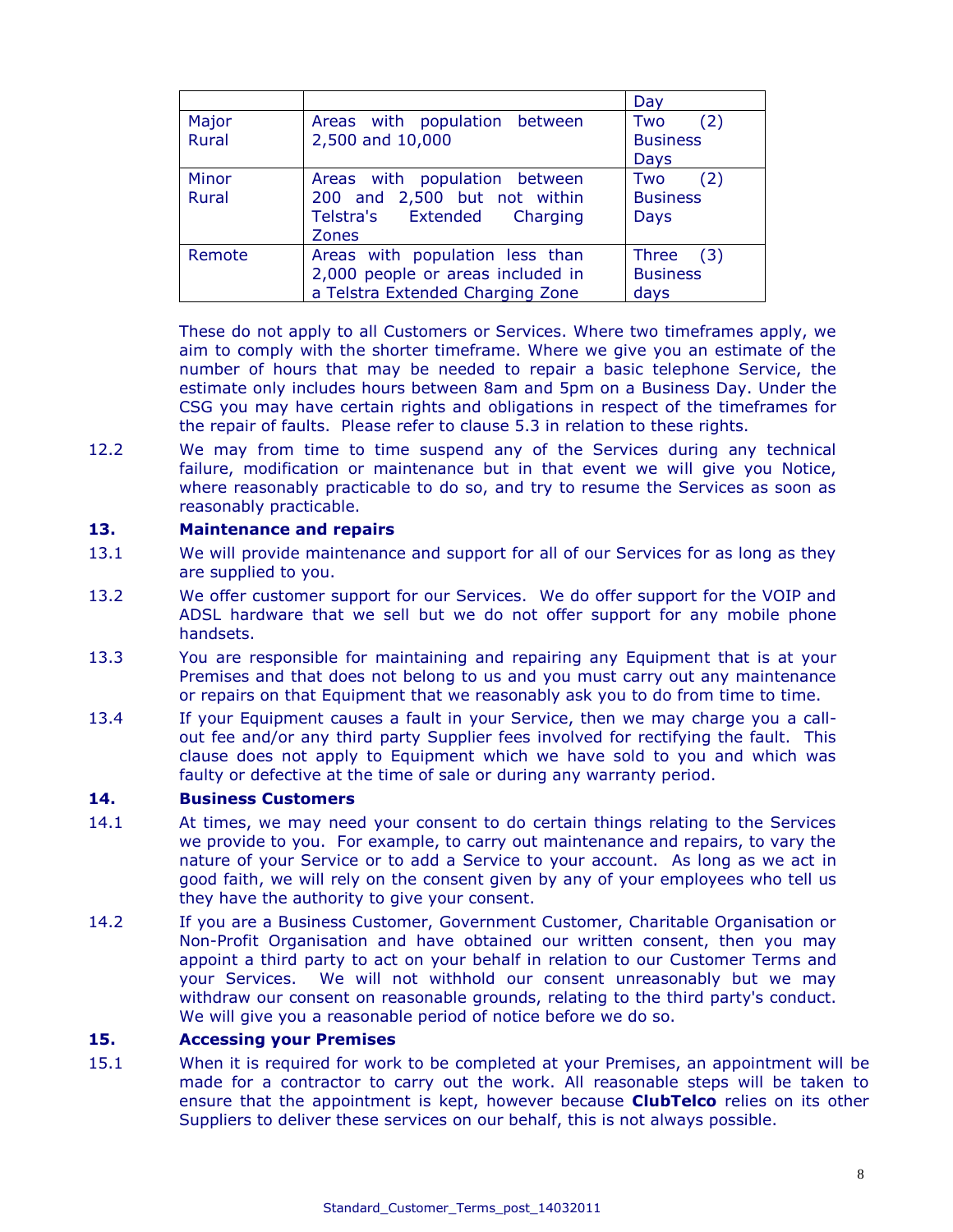- 15.2 We may need to gain access to your Premises from time to time. You agree to provide us with safe access to your Premises so we can:
	- a. install Equipment for a Service you have asked for;
	- b. inspect, test, maintain, repair or replace Equipment; and
	- c. recover our Equipment after your Service with us is terminated.

# **16. Owner's permission**

If you do not own your Premises, you agree to seek the owner's permission to provide us with safe access to your Premises and you promise us that you have obtained that permission. You indemnify us against (and must pay us for) any claim the owner makes against us relating to our entering your Premises in accordance with clause 15.2 without the owner's permission.

#### **17. Use of Credit Bureaus**

You authorise us to exchange information about you with a Credit Reporting Agency in accordance with the provisions of the *Privacy Act 1988* in order to:

- a. obtain a consumer credit report about you; and/or
- b. default list any payments which are overdue by more than 60 days;
- c. default list any dishonoured cheques where the amount of the cheque is over \$100 and the cheque is presented two or more times; and/or
- d. allow the Credit Reporting Agency to create or maintain a credit file about you.

# **18. Credit Risk and Security**

- 18.1 If:
- a. your Service has an unusually high volume or spend when compared to previous activity for that Service or when compared to other Customers using the same Service;
- b. you fail to respond to our Notices about an unusually high volume or spend in relation to your Service; or
- c. you fail to pay Charges on your current invoice by the due date and your account history shows a series of late payments, dishonoured payments or a failure to pay any outstanding Charges we have previously billed (excluding those Charges the correctness of which you have specifically and genuinely disputed in accordance with clause 20),

we will have reasonable grounds to suspect you are a credit risk.

- 18.2 If we believe you are a credit risk, we may require you to provide us with some form of security, for example, a security deposit, or ask you to pay some or all of the Charges for your Service in advance or set a credit limit for the provision of Services to you and we may increase the frequency of the invoices we send to you. Our acceptance of any form of security or advance payment will not affect any other terms of our Customer Terms. You authorise us to deduct from that bond any amounts remaining owing to us 30 days after the date of an invoice. If you terminate all your Services, we will return the security deposit or advance payment to you, less any outstanding Charges, including any unbilled Charges.
- **18.3 If you do not provide the relevant security by the date requested, we may refuse to provide you with the Service or may terminate a Service that we have been supplying to you. In this event, we will provide Notice to you prior to termination. These rights are in addition to our rights to suspend or terminate your Service under clause 31.**

# **19. Charges**

19.1 Our Charges are set out in our Schedule of Charges. The Charges you must pay us for the Services will depend on the options and features of the Plan that has been selected. Charges may vary according to the Plan that you choose and may vary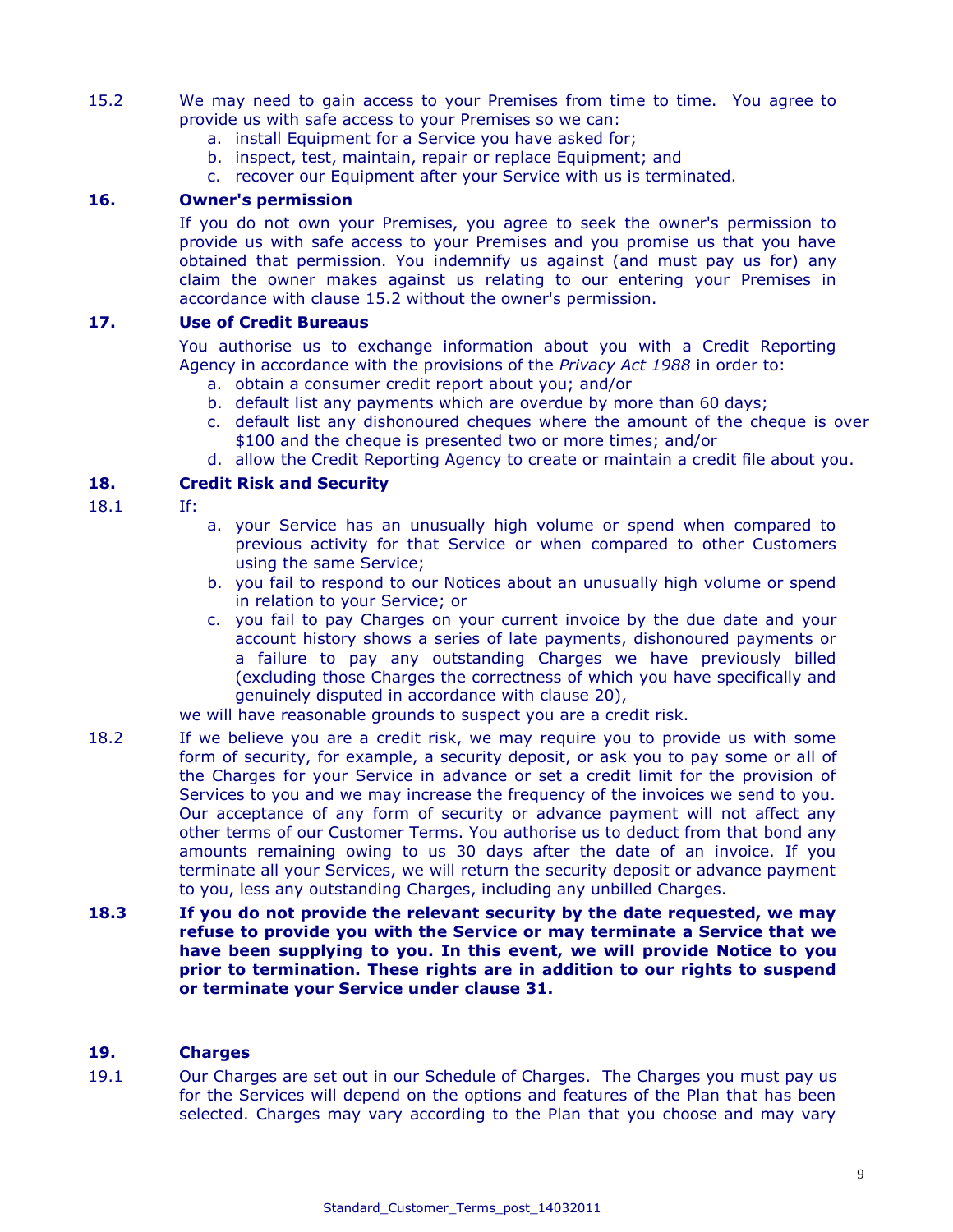depending on any special conditions that apply to each Plan; the time of the day (including peak and off-peak); whether you are a Residential Customer, Business Customer or Government Customer the origin and destination of the call; the volume of the calls made during the period; and any applicable rebates or discounts that might apply to a particular call or particular Customer. All Charges are inclusive of GST unless otherwise stated. These Charges must be paid by the due date set out on the invoice. Sometimes you may have to pay particular Charges in advance in accordance with our Plans or our Offers. For example, for fixed line Services, we may invoice you the line rental fee one month in advance.

- 19.2 The account holder is liable for all calls made using the 1434 Override Code (or other Override Codes as may be advised) and other Services if pre-selection is authorised, together with any collection costs if applicable. If you use an Override Code to access services offered by another Supplier, you will be billed by that Supplier for those services. If you have pre-selected **ClubTelco** for your long distance Services only, you will be billed by your current service provider for your service, line rental, Equipment and local calls.
- 19.3 If another Supplier charges us in connection with the provision of Services to you, provided we comply with the other terms of these Customer Terms, we may pass on those Charges to you. For example, if our Supplier increases the amount it charges us for the line rental fee, then we may charge the increased amount to you provided that we have given Notice to you and afforded you a right to terminate the Services in accordance with clause 3.2 of these Customer Terms. However, as set out in clause 19.4 below, your right to terminate under clause 3.2 does not apply to an increase in Charges for international calls, international roaming or third party content Services.
- 19.4 **Clause 19.3 does not apply to international calls, international roaming, third party content Services and any arrangements under which these Services are supplied to ClubTelco by third parties. The Charges for these Services can vary at any time and you will not be entitled to terminate these Customer Terms under clause 3.2 due to any changes to these Charges. The Charges for international calls and international roaming are set out at www[.clubtelco.com](http://www.aapt.com.au/) or can be obtained from us by calling 13 TELCO (13 8352).**
- 19.5 We reserve the right to suspend provision of Services to you, where Charges owing to us remain outstanding after 30 days unless we have received written notice from you of a bona fide dispute of those Charges in accordance with clause 20.

# **20. Disputed amounts**

20.1 If you dispute any Charges stated on your Invoice, you must notify us of the disputed amount and the reasons why you dispute that amount prior to the relevant Invoice's due date. This does not affect any of your legal rights concerning incorrect Charges. You will not have to pay any amount which you have genuinely disputed in accordance with this clause unless, and until, the disputed amount is resolved in favour of **ClubTelco**.

#### **21. Invoices**

21.1 We will issue Invoices to you monthly for the Services in accordance with our current Charges as notified to you from time to time and/or as set out in our Schedule of Charges. If we choose to make any changes to the frequency of your Invoices, we will give you 30 days Notice. An Invoice will generally include most of our Charges relating to a Billing Period but may also include Charges from previous Billing Periods incurred not more than 190 days before the current Billing Period. We will generally invoice you in advance for periodic Charges and non-usage Charges (for example, line rental) and in arrears for usage Charges, although this may vary in certain cases.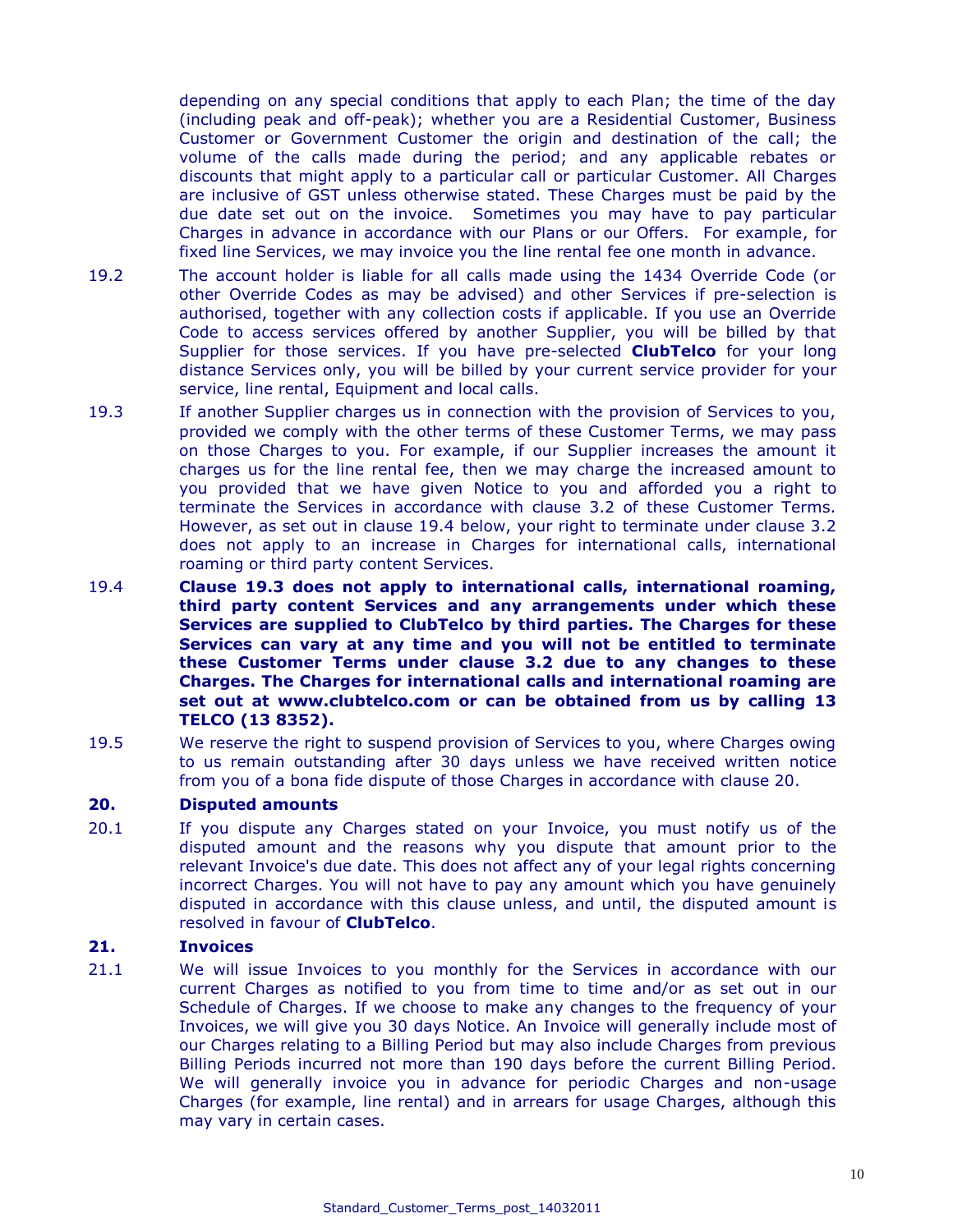- 21.2 You must pay **ClubTelco** the Charges specified on the invoice by the due date shown on the invoice. Calling history is available at www.clubtelco.com.
- 21.3 In some circumstances it may be a condition of our service that you receive your Invoices online. If you are unable to receive your Invoices online, then we may Charge you a fee for sending you a paper Invoice. You can ask us for a paper copy of a past Invoice we have issued to you and we will send you a copy, but if we do, we may charge you a fee for printing and sending you a past copy of an Invoice. Any such fees will be set out in our Schedule of Charges which is available on our website at www.clubtelco.com. If you have agreed to receive your Invoices online at a stated email address, you consent to receive Notices from us at that same email address, including any messages or Notices we send you regarding your credit with us.
- 21.4 Payment options include the following: credit card, Australia Post, BPay, direct debit from a nominated bank or credit card, Bill Express or cheque.
- 21.5 If we incur charges from your financial services provider because your cheque, credit card payment or direct debit is not honoured, we may charge you for the costs of processing the rejected transaction.
- 21.6 You may request a copy of an earlier Invoice from us and **ClubTelco** may charge the fee listed in our Schedule of Charges for this service.

# **22. Direct Debit Payment and Other Processing Fees**

**ClubTelco** encourages Customers to pay their Invoices by Direct Debit from a bank account. All Invoices that are not paid by bank account Direct Debit will incur a fee set out in our Schedule of Charges which is available on our website at www.clubtelco.com.

If you choose to pay your Invoices using Direct Debit, we may without further notice to you, debit the amount due from your nominated account on or prior to the Invoice's due date unless you have notified us of a genuinely disputed amount on that Invoice and the reasons why you dispute that amount before the Invoice's due date. If an account reaches the pre-determined credit limit prior to the selected Business Day, then the account will be debited that amount on the next Business Day. If a Direct Debit is rejected by your financial services provider, then we may charge you a fee set out in our Schedule of Charges which is available on our website at [www.clubtelco.com](http://www.clubtelco.com/) for the costs of processing the rejected transaction.

# **23. Overdue payments**

- 23.1 We reserve the right to recover any overdue amounts from you through various means, including but not limited to:
	- a. an automated telephone reminder service;
	- b. debt selling;
	- c. listing defaults with a Credit Reporting Agency;
	- d. using mercantile agents; and
	- e. commencing legal action.
- 23.2 We may engage the services of a third party Supplier for the purposes of collecting overdue amounts and they may also use any of these means to recover any overdue amounts. We are entitled to recover reasonable costs incurred in recovering any overdue amounts in addition to the overdue amounts. We will notify you prior to taking any debt recovery actions that will result in further Charges to you.
- 23.3 We will lodge a default with a credit bureau where payment has not been received within 61 days of an Invoice's due date.
- 23.4 Where debt recovery action is taken, we reserve the right to charge you the cost of recovery, including late payment fees, Plan cancellation fees and mercantile agent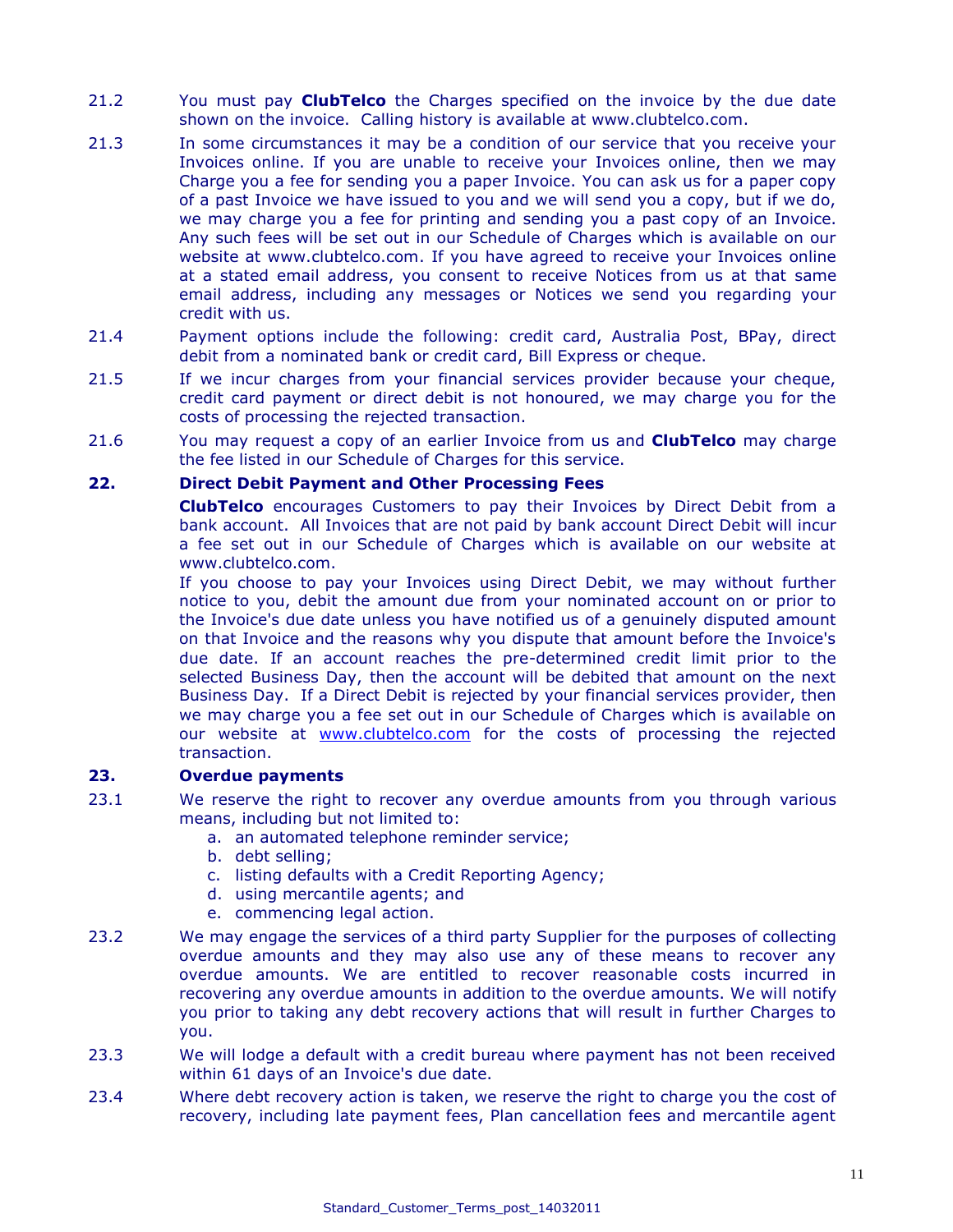fees.

# **24. Adjustments**

- 24.1 We may round Charges payable by you up or down to the nearest whole cent (0.5 cents is rounded up). If you pay an invoice by cash, then we may round the amount payable by you to the nearest multiple of 5 cents.
- 24.2 We may pay you any amounts we owe you by deducting those amounts from any outstanding amounts you may owe us. If the Services provided under these Customer Terms are terminated, we will return any security deposit or advance payment to you less any Charges payable by you upon final settlement of your account.
- 24.3 If we require you to pay any Charges in advance (for example, the line rental fee) and the Charges are varied or the Service is terminated, then we will refund you any overpayment and you will pay us for any underpayment.

# **25. Credit Balances and Service Entitlements**

- 25.1 If your Services are terminated for any reason, we will notify you of any amount owed to you by us by stating that amount as a credit on your final invoice. You may, by giving us Notice, claim a refund for the credited amount or elect to apply the credited amount to another Service we may supply to you. If you wish to do either of these things, please notify us within 90 days of receiving your final invoice from us. In the event that you do not claim these monies within 90 days of being notified, we will retain the money and you agree that you will have no further claim in relation to those monies.
- 25.2 If you have any Service Entitlements you can only use those Service Entitlements towards usage of the Services to which they relate and up until your account is terminated with us. No amount will be credited to you in lieu of any Service Entitlements. For example, if you have a Service Entitlement of \$5 for your mobile phone account, you can use this towards making \$5 worth of mobile phone calls while you are a Customer of **ClubTelco**. We will not refund any Service Entitlements if your Service is terminated.

# **26. GST**

26.1 **ClubTelco** will on-bill to you any GST that applies or is introduced to any supply we make to you under our Customer Terms. The GST amount must be paid by you without deduction or set-off. We will issue you a Tax Invoice for any supply on which GST is payable. All prices quoted on the website are GST inclusive, unless otherwise stated. GST will be calculated on the total value of taxable Services supplied during the Billing Period (less any credits) and will be shown on the invoice as a separate Charge.

# **27. Your responsibilities**

- 27.1 You must co-operate with **ClubTelco**'s reasonable requests with regard to your Services.
- 27.2 You are responsible and liable to pay for any use of your Service, whether or not you have authorised it.
- 27.3 You are responsible to disconnect any fixed Service you have when you leave your Premises. If you do not disconnect your fixed Service, then you are responsible to pay for any use of that Service by later occupants or others. Any Person who uses your Service or allows someone else to use it after you have vacated your Premises may be jointly and individually liable with you for any Charges relating to that use.
- 27.4 If you move from your Premises or your contact or billing details change, you must tell us within 14 days.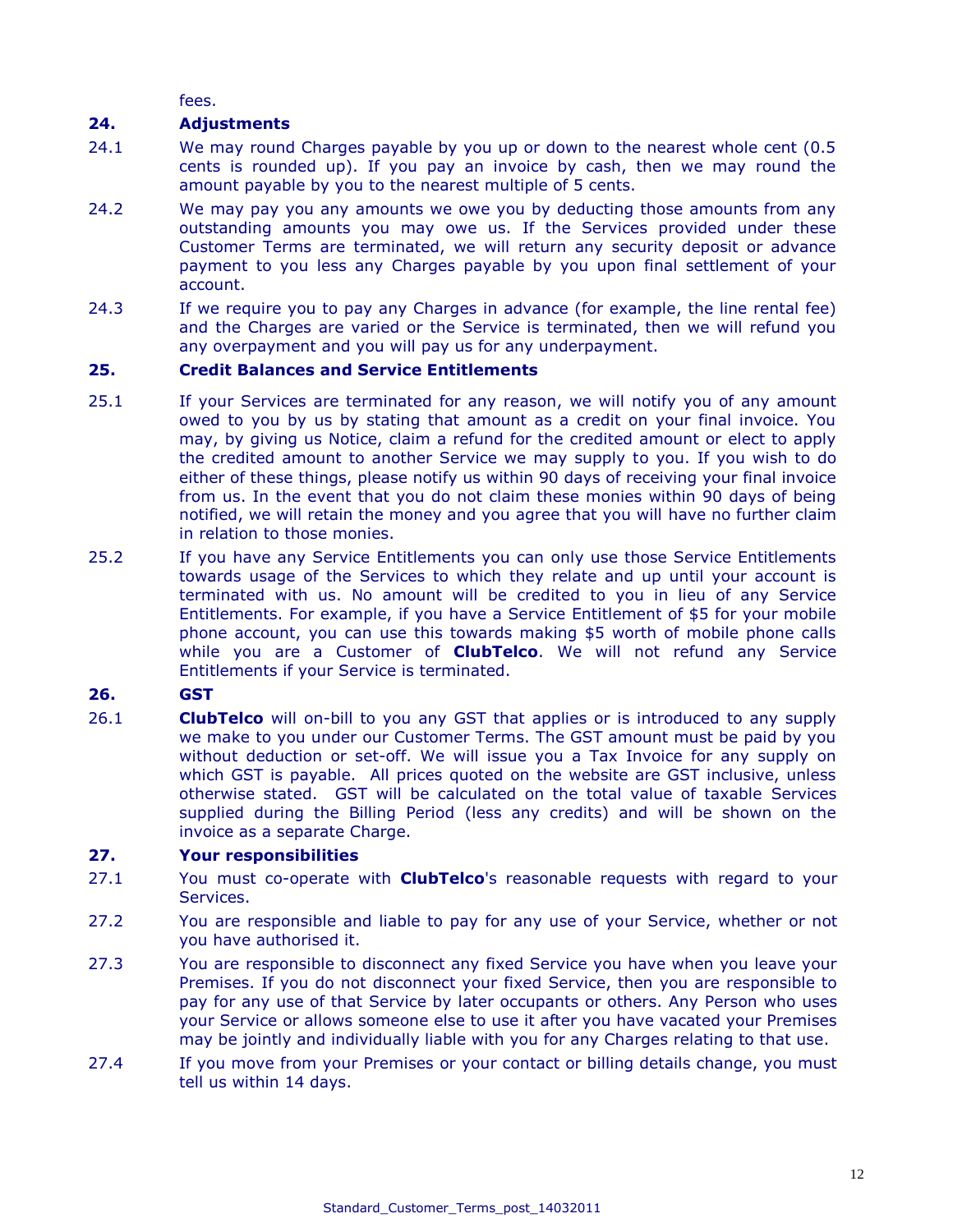- 27.5 You must not interfere with or make unsafe our Service and will be responsible to make sure that the operation of our Services is not interfered with or made unsafe by a third party who you authorise to use the Service or who is otherwise under your reasonable control. If your Service interferes (or threatens to interfere) with the Network, you will be required to do what we reasonably ask you to do.
- 27.6 It is your responsibility to arrange and pay for any electricity supply needed for a Service at your Premises. You understand that a Service may not work if the electricity supply is not maintained.
- 27.7 You must only connect Equipment in connection with our Services that complies with the relevant technical and interconnection standards and other relevant requirements of ACMA. For example, for our Mobile Services, you must use the Network approved handsets, a list of which can be obtained by calling us on 13 TELCO (13 8352). To find out about ACMA's standards, visit its website at [www.acma.gov.au.](http://www.acma.gov.au/) In addition, you must make any changes to your Equipment in connection with our Services that we reasonably ask, in order to avoid danger or interference that your Equipment may cause.
- 27.8 If your Service is terminated, you must return to us or to the relevant Supplier, any Equipment owned by us or that Supplier that you previously used in connection with our Service, or you must allow us to recover that Equipment from you. If you fail to return that Equipment to us or to the relevant Supplier or fail to enable us to gain access to your Premises to recover it, we will charge you for the replacement value of the Equipment, provided that we have given you reasonable Notice of your failure to return the Equipment or failure to enable us to gain access to your Premises.

# **28. Use for intended purpose**

28.1 Our Customer Terms and/or the terms and conditions attached to a particular Service, Plan or Offer may state that a Service, Plan or Offer is provided to you for an intended purpose and is subject to certain restrictions and conditions. For example, from time to time, to ensure that certain Offers relating to our Services are sustainable, those Offers may be subject to conditions which aim to ensure reasonable usage of the Services. You must only use the Service, Plan or Offer for the intended purpose for which, and subject to the restrictions and conditions on which, it is supplied to you by **ClubTelco**. You can obtain a copy of the terms and conditions of any of our Offers by visiting www[.clubtelco.com](http://www.aapt.com.au/) or by calling 13 TELCO (13 8352).

# **29. Excessive and unusual use**

- 29.1 We do not promise to monitor your Service for excessive and unusual usage. However, if through our monitoring process, we notice that your Service is being used in an excessive and unusual way, we may temporarily suspend your Service to prevent you incurring unexpected Charges. We will use reasonable steps to contact you prior to the suspension of the Service. Excessive and unusual use may include but is not limited to the following examples:
	- a. if you have a call that remains connected for an unusually long period of time;
	- b. where an unusually large volume of calls to premium-rate or international Services are being made from your Service; or
	- c. excessive use of data and messaging Services.
- 29.2 If we do suspend your Service in accordance with this clause 29, we may require an advance payment before your Service is restored and you are still liable to pay us any Charges incurred for any excessive or unusual usage.
- 29.3 **ClubTelco** is committed to supplying superior service to its Customers. For **ClubTelco** to meet this commitment, its users must use the service fairly. If a Customer is identified to be making excessive use of our service, and it is deemed to be a serious burden on the Network, **ClubTelco** has the right to initially warn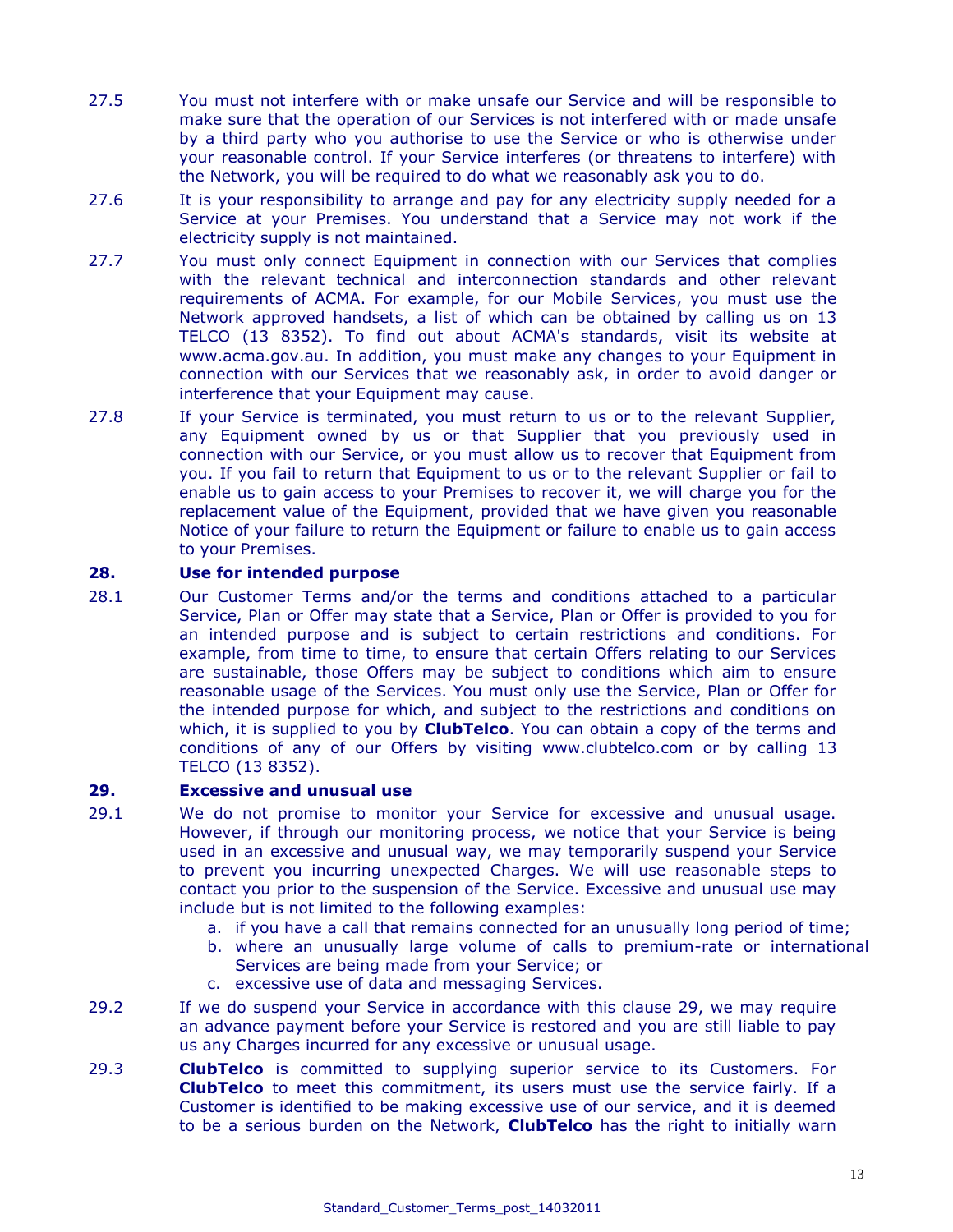the Customer of any misuse via phone, letter or email. If the Customer does not rectify this matter in the given time, **ClubTelco** then reserves the right to limit the Customer's connection speed or suspend their Service without further notification to the Customer. **ClubTelco** also reserves the right to terminate a Customer's contract if the above occurs three times or more, and the Customer will be liable for early termination fees if this contract is breached.

- 29.4 In addition, **ClubTelco** reserves the right to suspend or terminate, with or without notice, any Customer's account, which in **ClubTelco**'s opinion, directly or indirectly is involved in activities which are detrimental to **ClubTelco**'s service, or jeopardise the use of **ClubTelco**'s service or its performance for other Customers. In reference to internet, this includes, but is not limited to, "spamming" email, or forwarding spammed email to other internet users' email addresses, commercial advertising, informational announcements, charity requests, petitions for signatures, chain letters and political or religious messages, attempted unauthorised access to other internet servers and systems, misrepresentation and abusive or offensive behaviour in newsgroups and other online facilities.
- 29.5 **ClubTelco** does not under any circumstances permit the resale to any other party of **ClubTelco**'s service connections and/or bandwidth. Any Customer found doing this would be charged for all of that Customer's usage, and any other party's usage to which they have sold or divulged material to enable access to **ClubTelco**'s system at three times the current rate applicable. We may terminate the Customer's account without notice and without refunding any subscriptions paid but unused.

# **30. Breaching laws or regulations**

- 30.1 You must not use any of our Services to breach any laws or regulations or allow anybody else to do the same. If you use, or you allow someone else to use, our Service to breach any laws or regulations, then you must indemnify us for any loss or expense that we suffer.
- 30.2 In particular, you must not use the Services or permit any other Person to use the Services to:
	- a. menace or harass or incite hatred against any Person; or
	- b. intentionally cause damage or injury to any Person or property; or
	- c. expose us or any of our Suppliers to the risk of any legal or administrative action including prosecution under any law, or do anything which could bring us or any of our Suppliers into disrepute;
	- d. publish any material that is illegal or defamatory, a breach of copyright or confidentiality, or which may promote others to engage in illegal or defamatory activities; or
	- e. infringe any Person's Intellectual Property rights.

# **31. Suspending or terminating your Service**

- 31.1 **ClubTelco** may suspend or terminate a Service if:
	- a. you breach these Customer Terms;
		- b. we are entitled to under another provision of these Customer Terms;
		- c. we reasonably believe it is necessary to do so, in order to maintain, repair or restore the Service, or any part of the Network, or for other similar operational reasons;
		- d. we cannot enter your Premises to install, inspect, repair, maintain, replace or remove any Equipment or Facility connected with the Service;
		- e. an emergency occurs;
		- f. in order to comply with the law or other regulatory authority such as the ACMA;
		- g. we reasonably believe that providing the Service to you is illegal;
		- h. we reasonably suspect fraud, attempted fraud or other illegal conduct by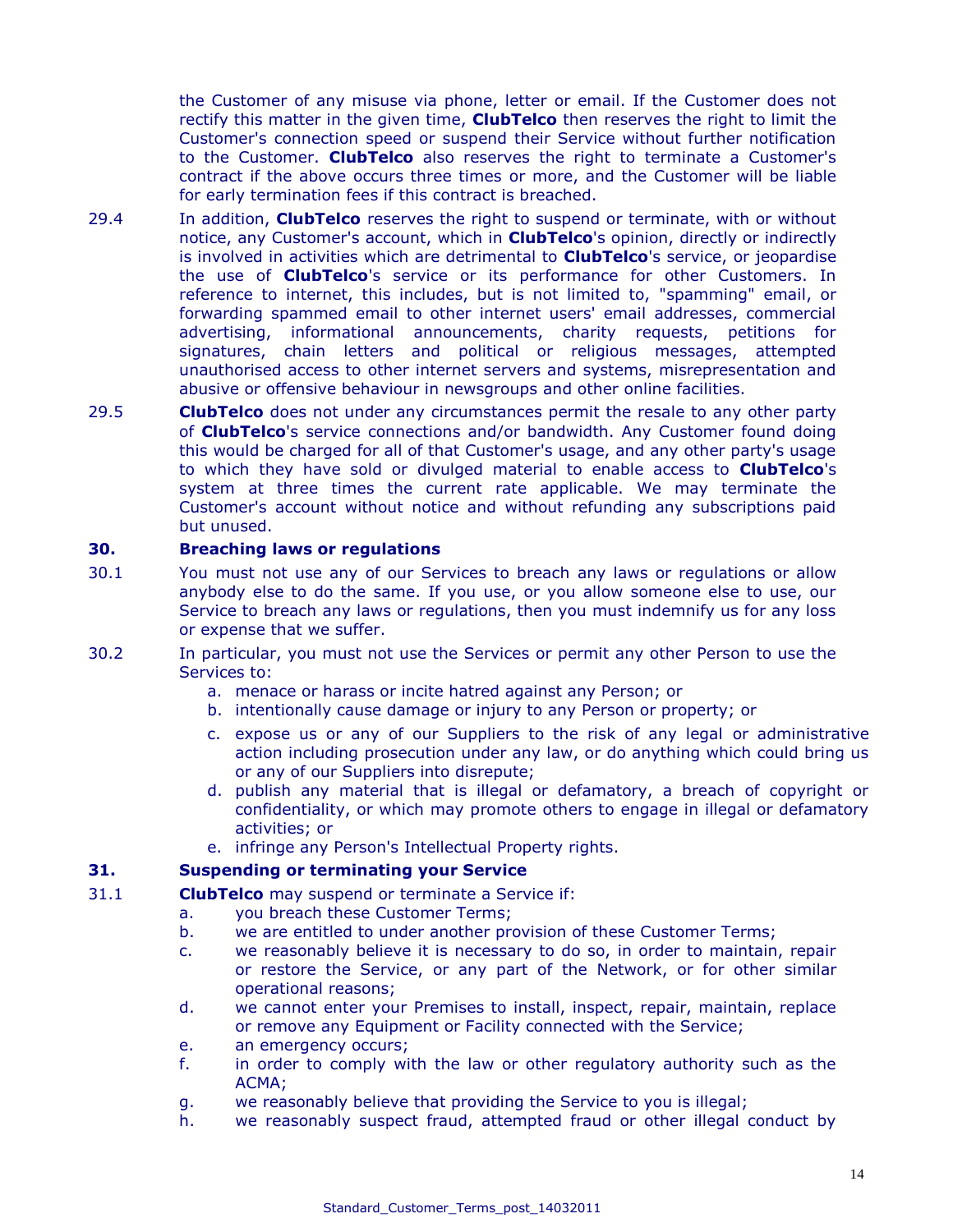you or any other Person using your Service;

- i. you vacate your Premises without giving notice or without obtaining prior approval from us or we are no longer able to contact you using the contact or billing details you have provided to us;
- j. you die and we reasonably believe that we are unlikely to receive payment for amounts due and payable;
- k. you fail to pay your debts by the due date, you become bankrupt or insolvent or subject to a petition in bankruptcy, winding-up order or similar insolvency event or we have reasonable grounds to believe that you are likely to become so; or
- l. we have reasonable grounds to believe that you represent a credit risk in relation to your Service. We have reasonable grounds to suspect you are a credit risk if:
	- i. your Service has an unusually high volume or spend when compared to previous activity for that Service or compared to other Customers using the same Service;
	- ii. you fail to respond to our Notices about an unusually high volume or spend in relation to your Service; or
	- iii. you fail to pay Charges on your current invoice by the due date and your account history shows a series of late payments, dishonoured payments or a failure to pay any outstanding Charges we have previously billed (excluding those Charges the correctness of which you have specifically and genuinely disputed in accordance with clause 20).
- 31.2 We will take all reasonable steps in the circumstances to notify you before we suspend or terminate a Service, and if we are unable to give you Notice we will attempt to contact you by telephone. Depending on the circumstances of the suspension, you may still be liable to pay by the due date all Charges arising during the suspension. If we suspend or terminate the services for unpaid charges or for any other reason, subsequent reconnection may incur a reconnection fee as set out in our Schedule of charges. It is acknowledged that on termination of supply of the Service, your right to use any email address or corresponding web space URLs provided as part of the Service will cease. If an account has a toll bar applied to an account, the Customer will be charged \$55.
- 31.3 Either of us may terminate a Service provided under these Customer Terms without cause, by giving the other party not less than 30 days written Notice. Early cancellation of Service will result in the forfeit of any monies or payments made in advance (such as any Network access Charges which you have paid in advance). You are liable for all payments for all Services. Connection fees are non-refundable if you terminate the Service after ordering but prior to installation. A cancellation fee is due if you cancel after installation, but before the end of your Plan term (if applicable).
- 31.4 You may terminate a Service provided under these Customer Terms immediately if you transfer your Service to another Supplier in accordance with clause 10 or if you vacate your Premises where you had a fixed Service and we are not able to transfer that Service to other Premises.
- 31.5 Subject to any other express rights or obligations either of us may have under these Customer Terms, either of us may terminate a Service provided under these Customer Terms immediately on giving the other party Notice, if the other party materially breaches these Customer Terms.
- 31.6 If **ClubTelco** approaches you to apply for a Service and you change your mind after registration with the **ClubTelco** Service, you must advise **ClubTelco** within 10 days of the date when you initially agreed to join **ClubTelco**. You must contact **ClubTelco** immediately to cancel your application to avoid cancellation fees in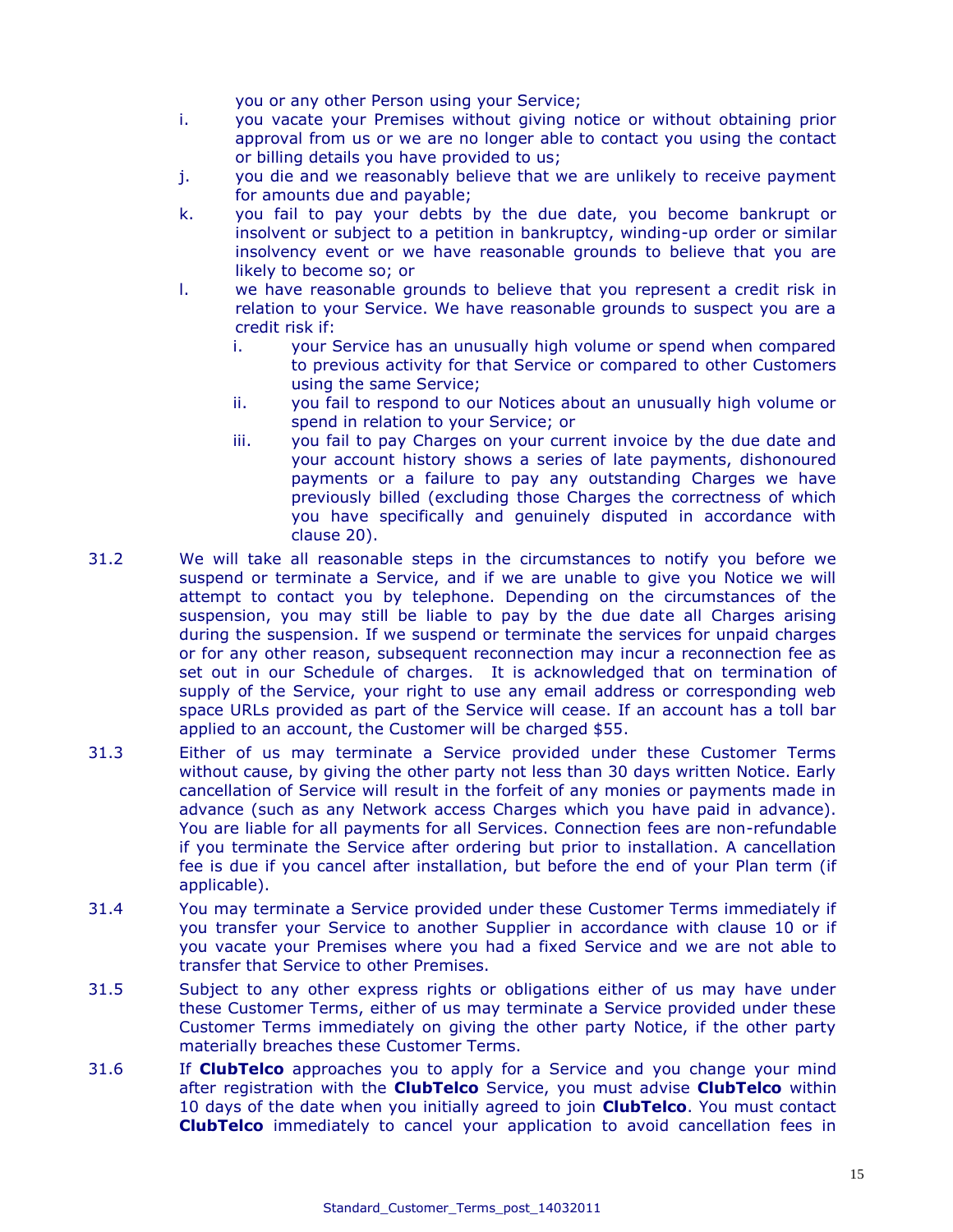addition to any other expenses **ClubTelco** has incurred. This can only be done by the following: telephone 13 TELCO (13 8352), email to [contactus@clubtelco.com,](mailto:contactus@clubtelco.com) fax 1300 420 819, in writing 'Attention **ClubTelco** Cancellations' PO Box 6262 St Kilda Rd Central, VIC 8008. The cooling off period is not available to Customers who entered into their initial agreement for the **ClubTelco** Service with a **ClubTelco** authorised dealer in a retail store, by calling **ClubTelco** and applying to be a Customer or to Business Customers. If you terminate a Service provided under these Customer Terms after the required statutory "cooling off period" but before we have provided you with the Service, then we may charge you for any reasonable costs we have incurred in preparing to provide you with the Service.

- 31.7 If a Service provided under these Customer Terms is terminated for any reason, including by you in accordance with clause 3.2, you will be required to pay the following Charges:
	- a. usage and Network access Charges incurred up to the date the Service was terminated; and
	- b. any outstanding amounts that cover installation costs or Equipment as stated in the relevant Plan or Offer (for example, any outstanding payments for your mobile handset),

provided that if you terminate in accordance with clause 3.2, you will only be required to pay the outstanding amounts for Equipment we have provided or installed if that Equipment may be used by you to obtain services from another service provider (for example, if you are able to use your mobile handset to obtain a service from another service provider). Please refer to clauses 31.10 and 31.11 regarding when you must pay outstanding amounts for Equipment.

- 31.8 If you and we have agreed that you will acquire a Service from us for a minimum term (for example, 12 months), and you terminate that Service without cause in accordance with clause 31.3, or we terminate that Service for cause in accordance with our termination rights under these Customer Terms due to acts or omissions by you, you will be liable for:
	- a. the Charges set out in clause 31.7; and
	- b. the Network access Charges (if applicable) for the remaining months of the minimum term; and
	- c. an early termination fee to cover our administrative costs (if such a fee was stated as part of the Plan or Offer).
- 31.9 If you are required to pay an outstanding amount for any Equipment in accordance with clause 31.7 because:
	- a. we terminate a Service due to your breach of the terms of these Customer Terms; or
	- b. you terminate a Service without cause,

then you must pay the outstanding amount by the due date shown on the appropriate Invoice.

- 31.10 If a Service provided under these Customer Terms is terminated for any reason other than the reasons listed in clause 31.9 and you are required to pay an outstanding amount for any Equipment in accordance with clause 31.7, you may, at your option, either pay the entire outstanding amount within 30 days of termination or continue to pay in instalments in accordance with your existing instalment Plan. However, if at any time after termination, you fail to pay any amount due under any instalment Plan by the due date, **ClubTelco** reserves the right to require you to pay all outstanding amounts within 30 days of the missed due date.
- 31.11 If all your Services provided under these Customer Terms are terminated, then these Customer Terms will also terminate on the date of termination of those Services.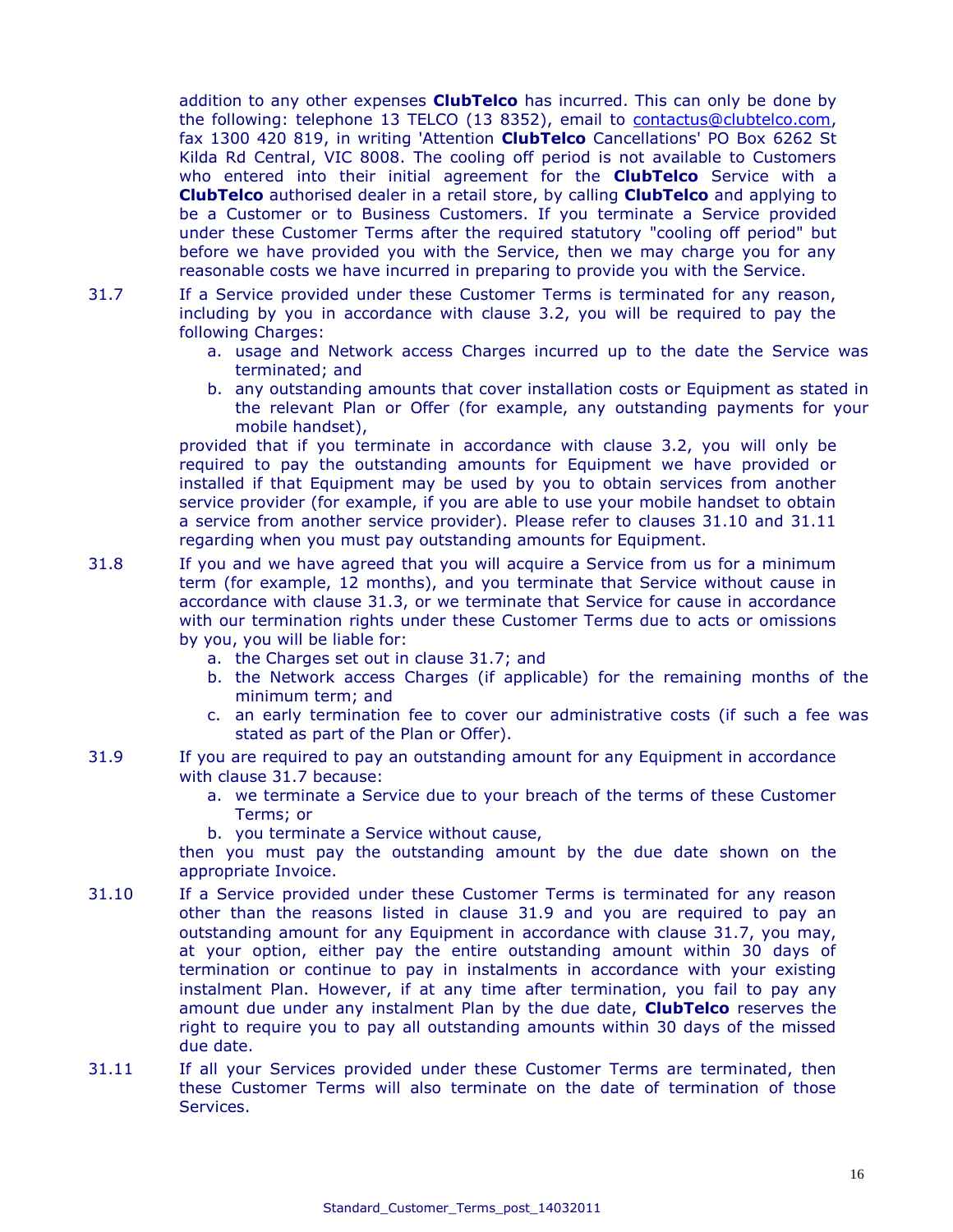# **32. Liability and warranty**

You warrant that you have not relied on any statement, representation or promise made by us or on behalf of us which has not been expressly stated in these Customer Terms. You accordingly release us and each of our officers, agents and advisers from all claims, suits and demands of every kind (including negligence) arising from the relationship of the parties concerning this agreement before it was signed and from the negotiations leading to it.

# **33. Terms implied by law**

- 33.1 Consumer legislation may imply terms, conditions or warranties into contracts for the supply of goods or services that cannot be excluded, restricted, modified or limited (for example, that *services* must be provided with due care and skill and *goods* must be reasonably fit for their purpose and be of a certain quality). In the event that a term, condition or warranty is implied into our Customer Terms and we breach that implied term, condition or warranty then, subject to clause 33.2, we accept liability for that breach.
- 33.2 Where we are permitted to limit our liability, our liability for breach of a term, condition or warranty implied into our Customer Terms by law will be limited (at our option) to:
	- a. in the case of goods, repairing the goods, replacing the goods or supplying equivalent goods, or paying you the cost of that repair, replacement or equivalent supply; and
	- b. in the case of Services, resupplying the Services to you or paying you the cost of having the Services resupplied.

The limitation and exclusion in this clause 33.2 does not apply:

- a. to goods or Services which are of a kind which are ordinarily acquired for personal, domestic or household use; or
- b. if it would be unconscionable or not fair and reasonable for us to limit our liability as stated in this clause 33.2.

We exclude all terms, conditions and warranties that, in the absence of this clause, would otherwise be implied into these Customer Terms, except to the extent that such exclusion is prohibited by law.

# **34. When we are not liable**

- 34.1 We are only liable to you in the circumstances set out in **clauses 5.3, 34.5 and 33**. Otherwise, we are not liable to you in contract, tort (including negligence) or otherwise, for any loss or damage incurred by you.
- 34.2 We have no liability to you or to any other Person for any:
	- a. acts or defaults of Suppliers who provide services directly to you for use in connection with the Services;
	- b. faults or defects in Services or software which are caused to any material extent by your own conduct or misuse; or
	- c. faults or defects that arise in telecommunication services not provided under our Customer Terms which are due to incompatibility with the Services.
- 34.3 We will not be liable for any failure or delay in our performance of any obligation under the Customer Terms if an event occurs that is beyond our control, for example an explosion, natural disaster, earthquake, war (declared or undeclared) or act of God.
- 34.4 The limitations stated in this clause 34 do not apply to the extent that they are contrary to law.
- 34.5 If we are negligent in our supply of Services to you and our negligence in supplying Services causes personal injury, death or damage to your property we will be liable for our negligence.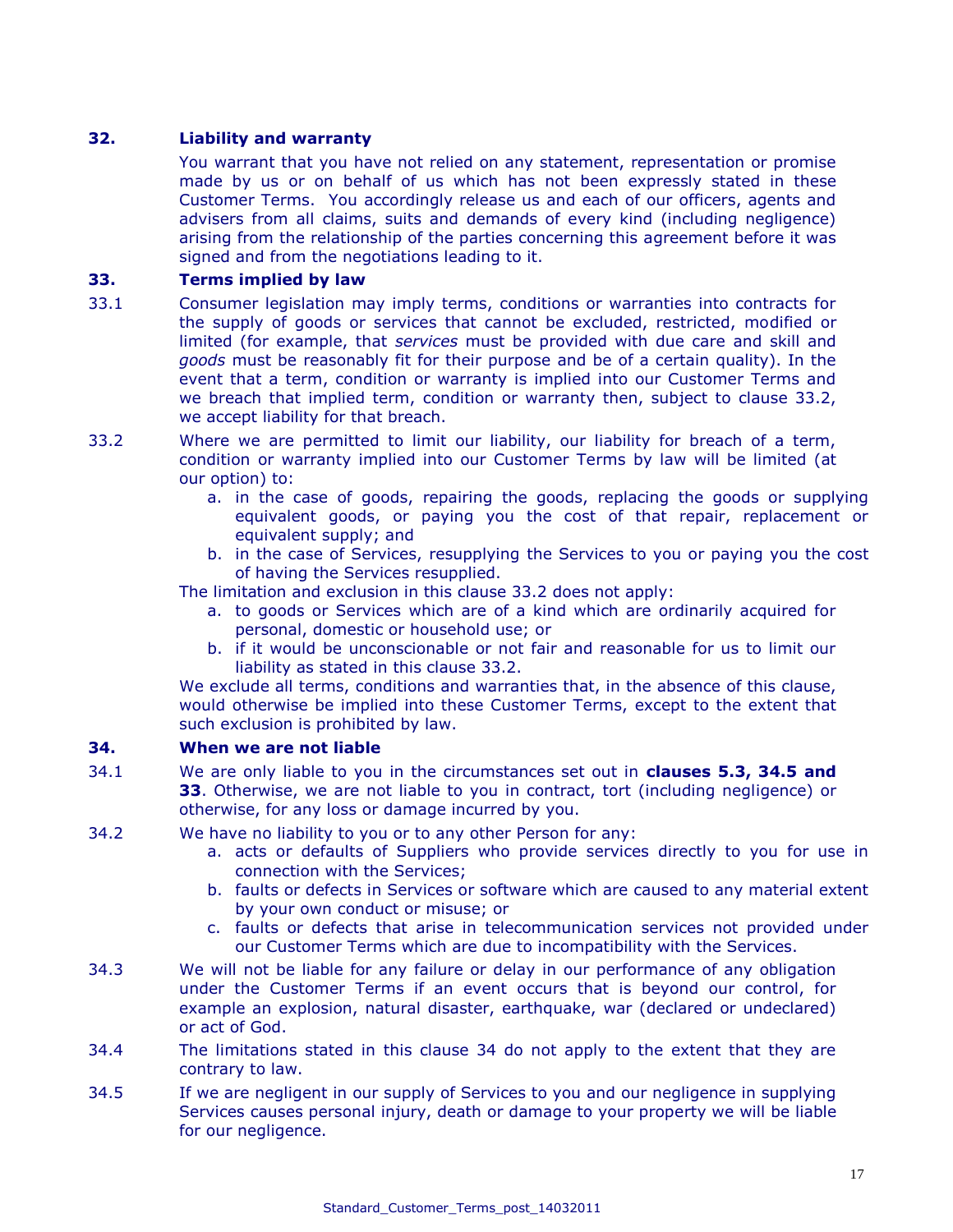# **35. Your liability to us**

- 35.1 As the Customer for a Service, you and one or more others, are each jointly and individually liable for all Charges and any other obligations relating to the Service.
- 35.2 Unless expressly stated elsewhere in these Customer Terms, you are not liable to us in contract, tort (including negligence) or otherwise, for any indirect loss or damage incurred by us.
- 35.3 You indemnify us against (and must pay us for) any loss (including but not limited to legal costs) that we may reasonably incur or suffer in relation to any breach of these Customer Terms or your misuse of the Service.
- 35.4 The limitations stated in this clause 35 do not apply to the extent that they are contrary to law.

#### **36. Personal Information**

- 36.1 We will comply with the *Privacy Act 1988* when using your personal information and we may collect, use and disclose this information in accordance with our Privacy Policy. Our Privacy Policy can be viewed on our website at www[.clubtelco.com](http://www.aapt.com.au/) or you may obtain a copy of this policy by calling 13 TELCO (13 8352).
- 36.2 From time to time, we may use your information to tell you about other **ClubTelco** products, Services or bundled offerings. You may stop receiving direct marketing from us by calling us on 13 TELCO (13 8352).

# **37. Special Assistance**

- 37.1 If you have difficulties with the English language, you or a nominated Person can arrange an interpreter by contacting the Translation and Interpreter Service on 131 450.
- 37.2 If you have a hearing impairment you or a nominated person should contact the National Relay Service by phoning 1800 555 660. The National Relay Service will be able to assist you to call **ClubTelco**. The National Relay Service has different numbers for different needs and you should consult your directory to obtain the number that best meets your needs.
- 37.4 If, for example, you are experiencing financial hardship and you have any difficulties in explaining your situation to our Customer service centre staff; you may be able to obtain the services of a customer advocate to act on your behalf. Please consult your directory to obtain the details of an advocate who may be able to assist you. In order to allow our Customer service centre staff to discuss your needs with the customer advocate, you must be in a position to give your authority to the Customer service centre either verbally or in writing. If you have genuine financial hardship and you have contacted us using the services of a customer advocate, we may be able to assist you with payment plans and, where appropriate, enhanced rights to terminate these Customer Terms.
- 37.5 To act for another Person under a power of attorney you will need to fax or mail to **ClubTelco** a copy of the power of attorney and the account number and name to which the power of attorney relates. On receiving the power of attorney we will record a note on our system that there is a power of attorney over that account.

# **38. Assignment**

We may assign our rights and obligations under these Customer Terms to:

- a. a Related Body Corporate (being a company within our corporate group);
- b. one of our service providers for the purposes of outsourcing and resupplying our Services to you; and
- c. a purchaser of the applicable part of our business,

on the condition that the assignee provides the Services to you on the same terms and conditions as we provide them to you.